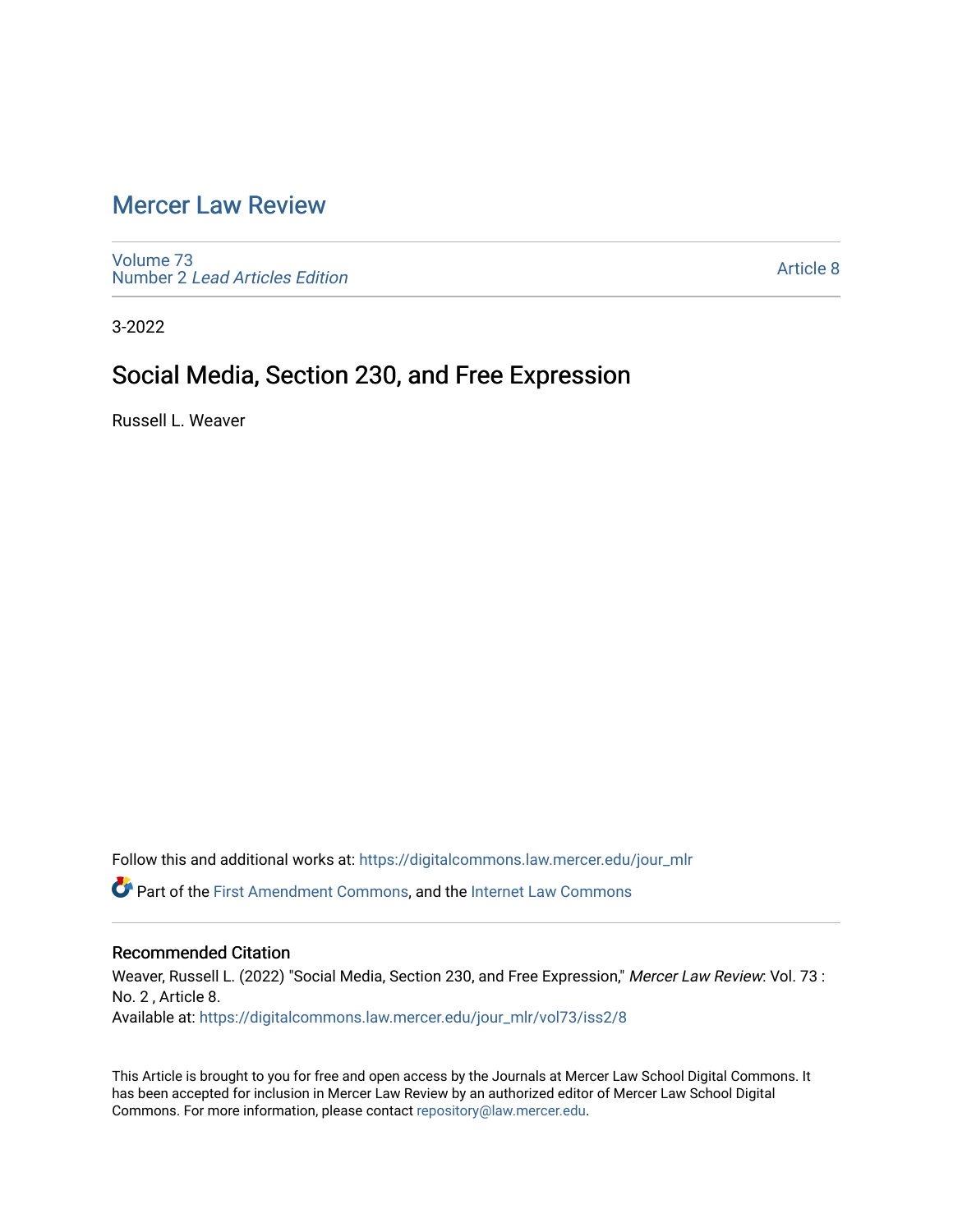# **Social Media, Section 230, and Free Expression**

### **Russell L. Weaver\***

#### I. INTRODUCTION

Throughout history, as new communications technologies have been developed, they have been controlled by "gatekeepers" who had the power to decide who could access those technologies.<sup>1</sup> Although Johannes Gutenberg's invention of the printing press in the Fifteenth century was revolutionary and ultimately led to major innovations in science and technology, as well as to dramatic societal changes,<sup>2</sup> Gutenberg's invention was not accessible by everyone. Because printing presses were expensive, only wealthy individuals could afford to own and operate them,<sup>3</sup> and those few individuals had the power to control who could use their technologies to mass communicate.<sup>4</sup> Many of the technologies that followed, including radio,<sup>5</sup> television, satellite, and cable, were correspondingly expensive, or required the owner to obtain one of a limited number of governmental licenses, $6$  and therefore were also owned and operated by wealthy individuals or corporations who could control their use.<sup>7</sup> Without access to new technologies, ordinary people were forced to communicate in more primitive ways (such as

#### 615

<sup>\*</sup>Professor of Law & Distinguished University Scholar, University of Louisville, Louis D. Brandeis School of Law.

<sup>1</sup>*. See* RUSSELL L. WEAVER, FROM GUTENBERG TO THE INTERNET: FREE SPEECH, ADVANCING TECHNOLOGY, AND THE IMPLICATIONS FOR DEMOCRACY 21–60 (Carolina Academic Press, 2d ed. 2019).

<sup>2.</sup> WEAVER, supra note 1, at 12–18.

<sup>3</sup>*. Id*. at 19–35.

<sup>4</sup>*. Id*. at 19–35.

<sup>5</sup>*. Id*. at 43–47.

<sup>6</sup>*. See* Red Lion Broadcasting Co. v. Federal Communications Commission, 395 U.S. 367, 394 (1969).

<sup>7</sup>*. See* WEAVER, *supra* note 1, at 43–47.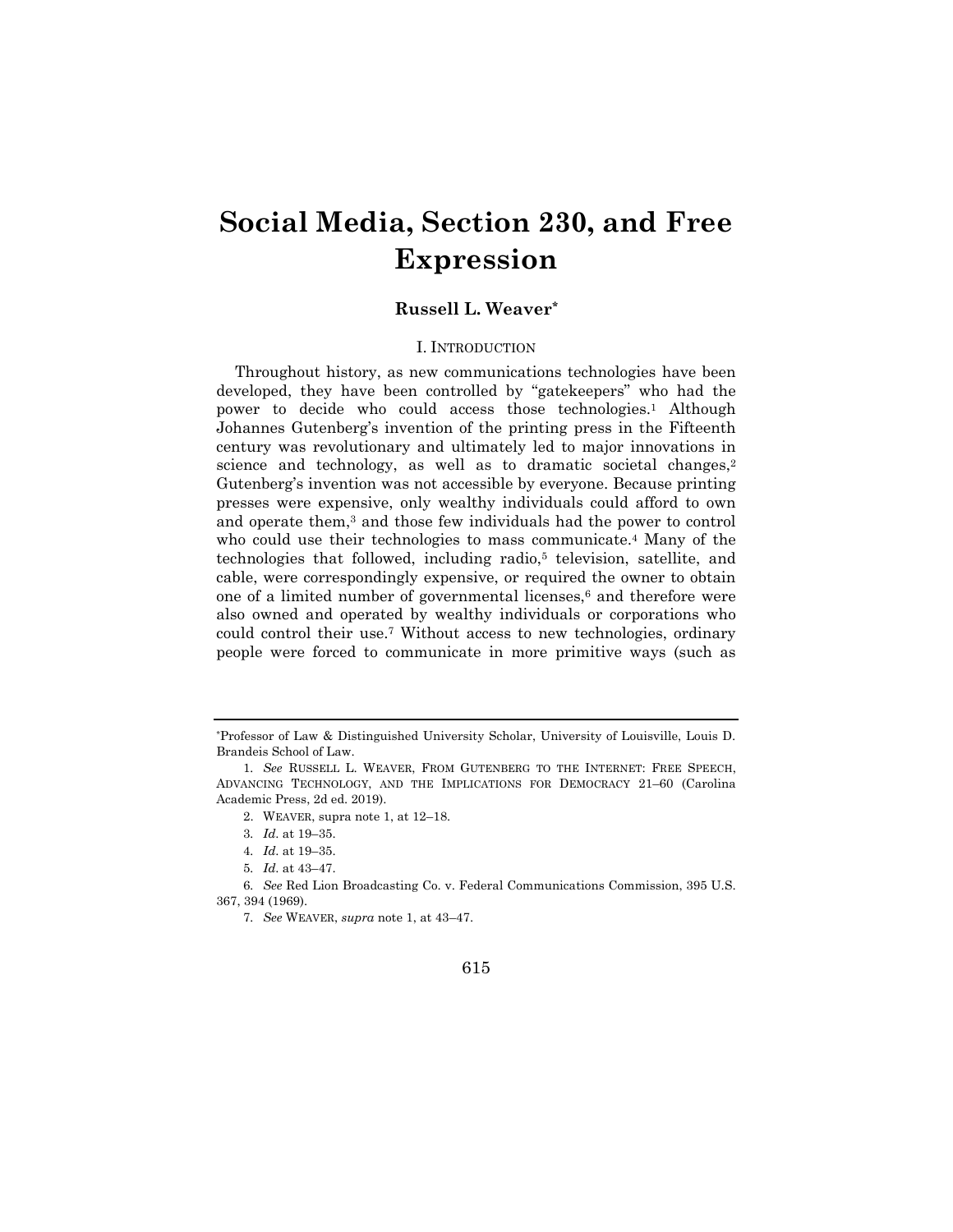orally or through handwritten documents), and found it difficult to "mass communicate."<sup>8</sup>

The Internet revolutionized communication by giving ordinary people the opportunity to mass communicate and widely disseminate their ideas, free of the traditional "gatekeepers."<sup>9</sup> Like the Gutenberg printing press, the Internet's communications potential led to profound societal changes.<sup>10</sup> Outside of the United States, the Internet played a prominent role in the Arab Spring uprisings in the Middle East, $11$  as well as in social movements in China, Russia, and around the world.<sup>12</sup> Within the United States, the Internet has helped spur social movements,<sup>13</sup> and played a major role in politics and political campaigns.<sup>14</sup>

Like the technologies that came before, the Internet's potential has slowly come under the influence and restraint of social media companies who have tried to function as the Internet's newest "gatekeepers."<sup>15</sup> While social media companies have unquestionably expanded the ability of ordinary individuals to express themselves on both personal and political matters,<sup>16</sup> their platforms are regarded as private (rather than governmental) entities and therefore have not become subject to the First Amendment.<sup>17</sup> As a result, these social media companies have censored and restricted freedom of expression on their platforms.<sup>18</sup>

The power of social media companies to promote free expression, as well as to censor it, has been greatly enhanced by Section 230 of the Communications Decency Act of 1996 (CDA).<sup>19</sup> Section 230 gives social media platforms broad protections against civil liability for information posted on their platforms by others, but it specifically authorizes them to limit or censor material posted on their platforms.<sup>20</sup> This Article

17*. See* Manhattan Community Access Corp. v. Halleck, 139 S. Ct. 1921, 1926 (2019); *see also* RUSSELL L. WEAVER, STEVEN I. FRIEDLAND & RICHARD ROSEN, CONSTITUTIONAL LAW: CASES, MATERIAL & PROBLEMS 557–624 (5th ed. 2021).

19. 47 U.S.C. § 230 (2018).

<sup>8</sup>*. Id.* at 19–38, 51–60.

<sup>9</sup>*. Id.* at 67.

<sup>10</sup>*. Id.* at 67–114.

<sup>11</sup>*. Id.* at 73–82.

<sup>12</sup>*. Id.* at 70–82.

<sup>13</sup>*. Id.* at 84–95.

<sup>14</sup>*. Id.* at 95–109.

<sup>15</sup>*. Id.* at 124–32.

<sup>16</sup>*. See id.* at 71–83.

<sup>18.</sup> WEAVER*, supra* note 1*,* at 124–32.

<sup>20.</sup> 47 U.S.C. § 230(c) (2018).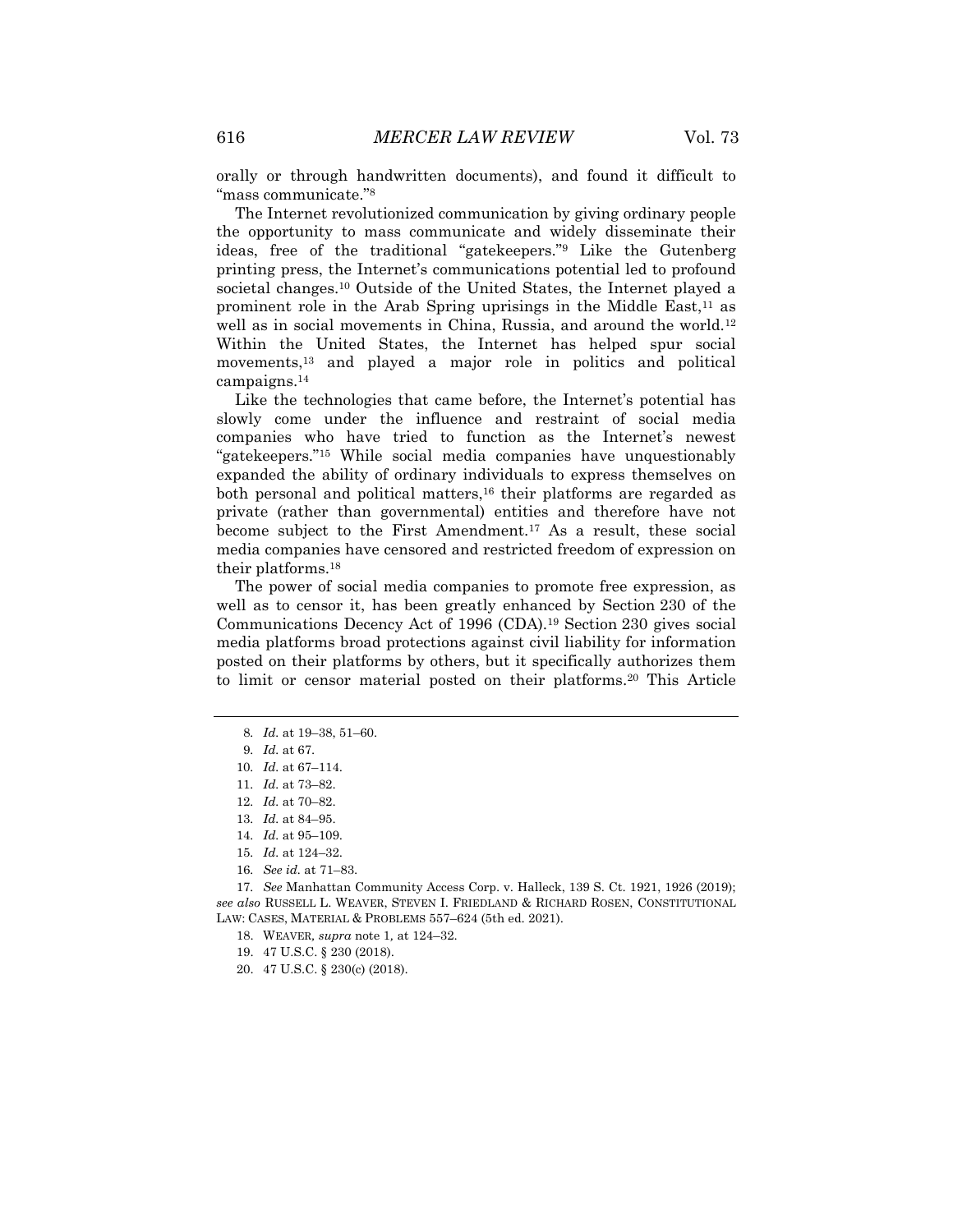argues that § 230 is fundamentally inconsistent with this nation's First Amendment tradition. While Congress might have had good reasons for providing social media companies with broad protections against civil liability, it was inappropriate for Congress to vest those companies with the power to censor speech and ban individuals from their platforms. Either social media companies are not serving as publishers and editors, in which case they should be exempt from liability for information posted on their platforms by others, or they are publishers and editors, in which case they should be subject to liability. At the very least, social media platforms should be prohibited from discriminating on the basis of content or viewpoint.

#### II. THE FIRST AMENDMENT AND CENSORSHIP

Although the U.S. free speech tradition developed slowly over centuries, it resulted in a consensus—the federal government possesses very limited power to censor speech.<sup>21</sup> The United States' approach marked a significant departure from the prior history of censorship and repression that existed in both Europe and the American colonies.<sup>22</sup> Speech restrictions were imposed shortly after Gutenberg's invention of the printing press.<sup>23</sup> At the time, governments limited the number of existing printing presses, and generally allocated licenses to print to only those who were regarded as favorable by the government.<sup>24</sup> Governments also imposed content-licensing requirements, which required those who wish to be published to submit their manuscripts to governmental censors, and prohibited publication absent such approval.<sup>25</sup> The English government went so far as to impose the crime of seditious libel which criminalized criticism of the King and other high clergy.<sup>26</sup> For this crime, truth was not a valid defense.<sup>27</sup> Indeed, if it

<sup>21</sup>*. See* United States v. Alvarez, 567 U.S. 709, 715–17 (2012); Brown v. Ent. Merchs. Ass'n., 564 U.S. 786, 790–91 (2011); *see also* New York Times Co. v. United States, 403 U.S. 713, 714 (1971); Near v. State of Minnesota, 283 U.S. 697 (1931).

<sup>22</sup>*. See* RUSSELL L. WEAVER & CATHERINE HANCOCK, FIRST AMENDMENT: CASES, PROBLEMS & MATERIALS 5–7 (6th ed. 2020).

<sup>23</sup>*. See id.* at 5; WEAVER, *supra* note 17, at 476–90.

<sup>24</sup>*. See* WEAVER, *supra* note 22, at 5; WEAVER, *supra* note 17, at 476–90.

<sup>25</sup>*. See* Lovell v. City of Griffin, 303 U.S. 444, 447–48 (1938); *see also* WEAVER*, supra* note 22*,* at 5–6.

<sup>26</sup>*. See* William T. Mayton, *Toward a Theory of First Amendment Process: Injunctions of Speech, Subsequent Punishment, and the Costs of the Prior Restraint Doctrine*, 67 CORNELL L. REV. 245, 248 (1982).

<sup>27</sup>*. Id.* at 248.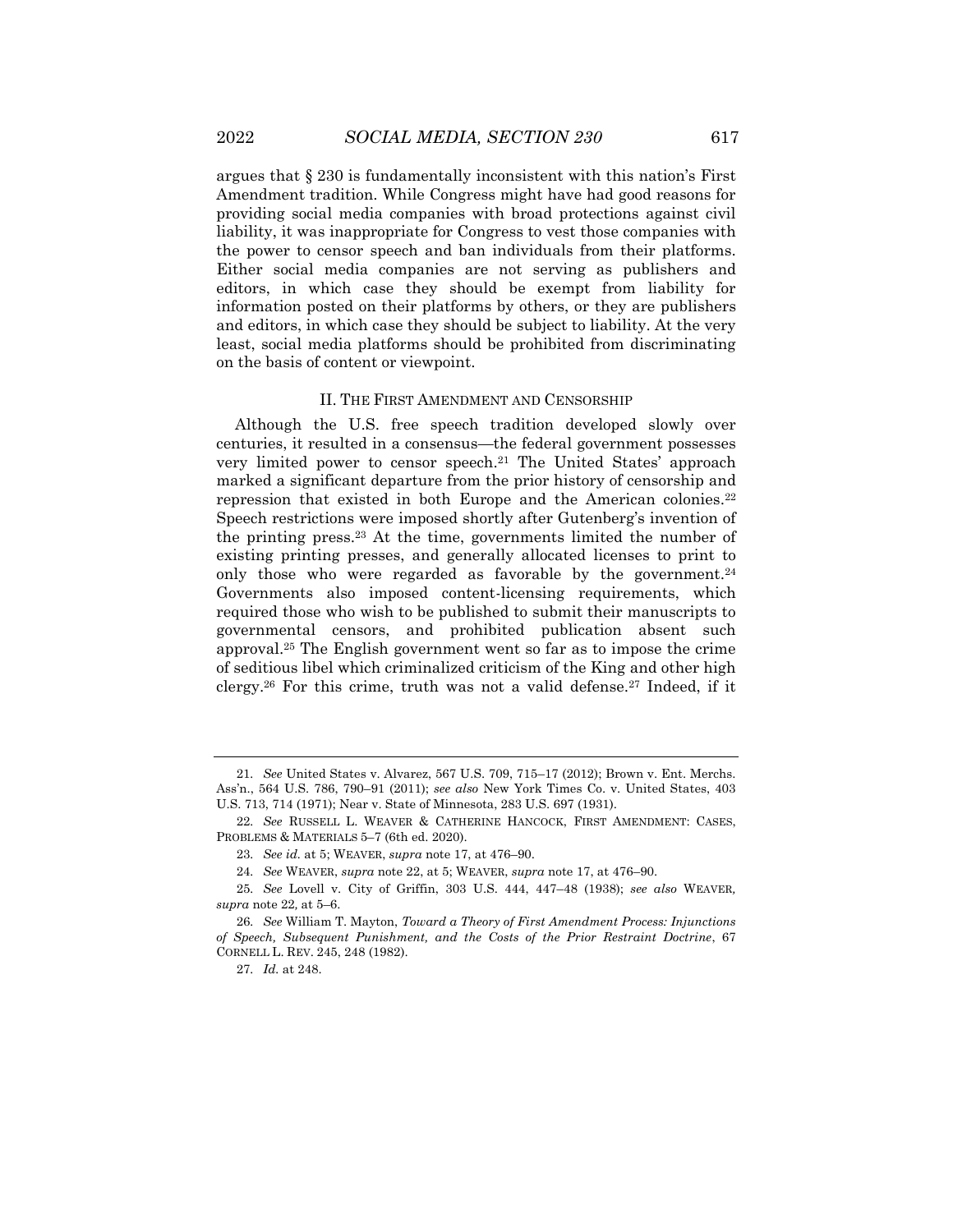were shown that the defendant's criticisms of the King were in fact true, the punishment was more severe.<sup>28</sup>

As the U.S. free speech tradition has evolved over the last couple of centuries, it has come to include several important principles. First, prior restraints on speech are presumptively unconstitutional.<sup>29</sup> Thus, the government may not impose content-licensing requirements, like those imposed by medieval governments, $30$  and is generally prohibited from imposing injunctions against speech, even if the speech is arguably defamatory,<sup>31</sup> or potentially implicates national security interests (absent a compelling set of circumstances).<sup>32</sup>

The second principle is the theory that both content-based and viewpoint-based restrictions on speech are presumptively unconstitutional.<sup>33</sup> Of course, under the U.S. free speech tradition, there are certain categories of speech treated as completely "unprotected" under the First Amendment.<sup>34</sup> Outside of those unprotected categories, however, content-based, and viewpoint-based restrictions are not only regarded as presumptively unconstitutional, but also are subject to strict scrutiny.<sup>35</sup> Similarly, the government generally has only limited authority to ban speech on the grounds of falsity. Except in a few limited contexts—such as prosecutions for perjury or civil actions for defamation if the constitutional requirements are satisfied—the government does not have the power to declare that particular facts are true and unassailable.<sup>36</sup> As the Supreme Court of the United States recognized in *United States v. Alvarez*, <sup>37</sup> the "remedy for speech that is false is speech that is true."<sup>38</sup> Indeed,

<sup>28</sup>*. See* Stanton D. Krauss, *An Inquiry into the Right of Criminal Juries to Determine the Law in Colonial America*, 89 J. CRIM. L. & CRIMINOLOGY 111, 184 n.290 (1998).

<sup>29</sup>*. New York Times Co.*, 403 U.S. at 714; *Lovell*, 303 U.S. at 451–52; *Near*, 283 U.S. at 733.

<sup>30</sup>*. See Lovell*, 303 U.S. at 452; *see also* WEAVER, *supra* note 22, at 5–6.

<sup>31</sup>*. See Near*, 283 U.S. at 703.

<sup>32</sup>*. See New York Times Co.*, 403 U.S. at 726–27.

<sup>33.</sup> R.A.V. v. City of St. Paul, 505 U.S. 377, 381 (1992).

<sup>34</sup>*. See* Virginia v. Black, 538 U.S. 343, 358–59 (2003); *see also* New York v. Ferber, 458 U.S. 747, 754 (1982) (child pornography unprotected); Miller v. California, 413 U.S. 15, 20–21 (1973) (obscene speech unprotected); Chaplinsky v. New Hampshire, 315 U.S. 568, 571–72 (1942) (fighting words unprotected).

<sup>35</sup>*. See R.A.V.*, 505 U.S. at 403 ("[A]nd that which could be regulated on the basis of content only upon a showing of a compelling state interest (*i.e.* all remaining expression).").

<sup>36</sup>*. See Alvarez*, 567 U.S. at 720.

<sup>37.</sup> 567 U.S. 709 (2012).

<sup>38</sup>*. Id.* at 727.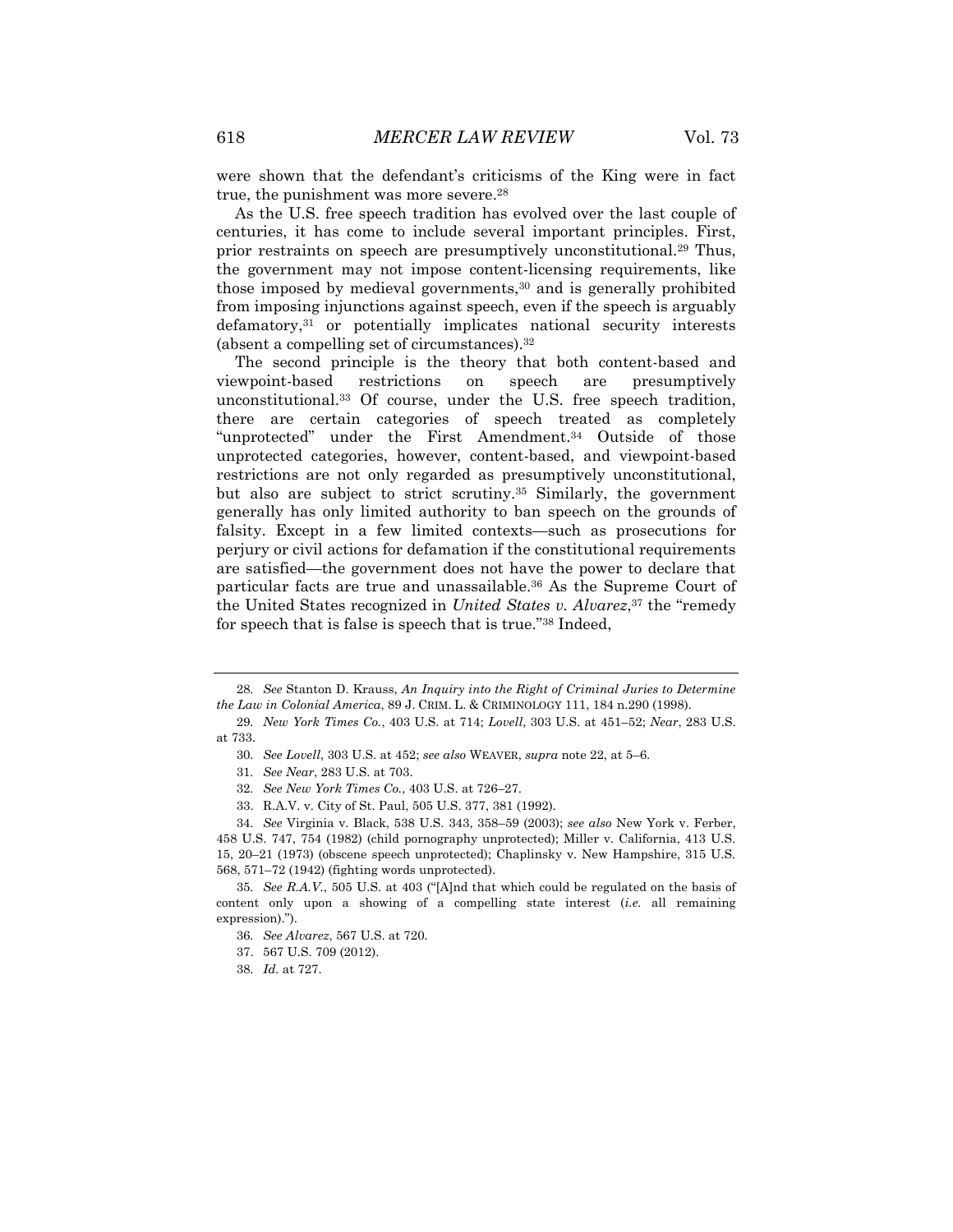Permitting the government to decree this speech to be a criminal offense, whether shouted from the rooftops or made in a barely audible whisper, would endorse government authority to compile a list of subjects about which false statements are punishable. That governmental power has no clear limiting principle. Our constitutional tradition stands against the idea that we need Oceania's Ministry of Truth. *See* G. Orwell*, Nineteen Eighty-Four*  (1949) (Centennial ed. 2003)

. . . . Freedom of speech and thought flows not from the beneficence of the state but from the inalienable right of the person. And suppression of speech by the government can make exposure of falsity more difficult, not less so. Society has the right . . . to engage in open, dynamic, rational discourse. These ends are not well served when the government seeks to orchestrate public discussion through content-based mandates.<sup>39</sup>

#### III. THE PECULIAR RULES APPLICABLE TO SOCIAL MEDIA

Because of their private status, social media platforms have not been bound by the strictures of the First Amendment. Thus, these platforms possess a unique status, giving them the power to censor speech posted and to ban individuals from access to those platforms. The power of social media platforms is enhanced by  $\S$  230 of the CDA.<sup>40</sup> Under this Act, social media companies are provided two special benefits. First, § 230 makes clear that they are not considered as having published or spoken information posted on their sites, and therefore they are not liable for information posted by other content providers.<sup>41</sup> Second, this Act established a "Good Samaritan" defense, specifically allowing social media companies censorship of information posted on their platforms without the risk of civil liability.<sup>42</sup> That defense states that:

No provider or user of an interactive computer service shall be held liable on account of—

(A) any action voluntarily taken in good faith to restrict access to or availability of material that the provider or user considers to be

<sup>39</sup>*. Id.* at 723, 728.

<sup>40.</sup> 47 U.S.C. § 230.

<sup>41.</sup> 47 U.S.C. § 230(c)(1) ("No provider or user of an interactive computer service shall be treated as the publisher or speaker of any information provided by another information content provider."). Section 230's protections extend not only to social media companies, but also to Internet Service Providers (ISPs), and any other online intermediaries that host or republish speech.

<sup>42.</sup> 47 U.S.C. § 230(c).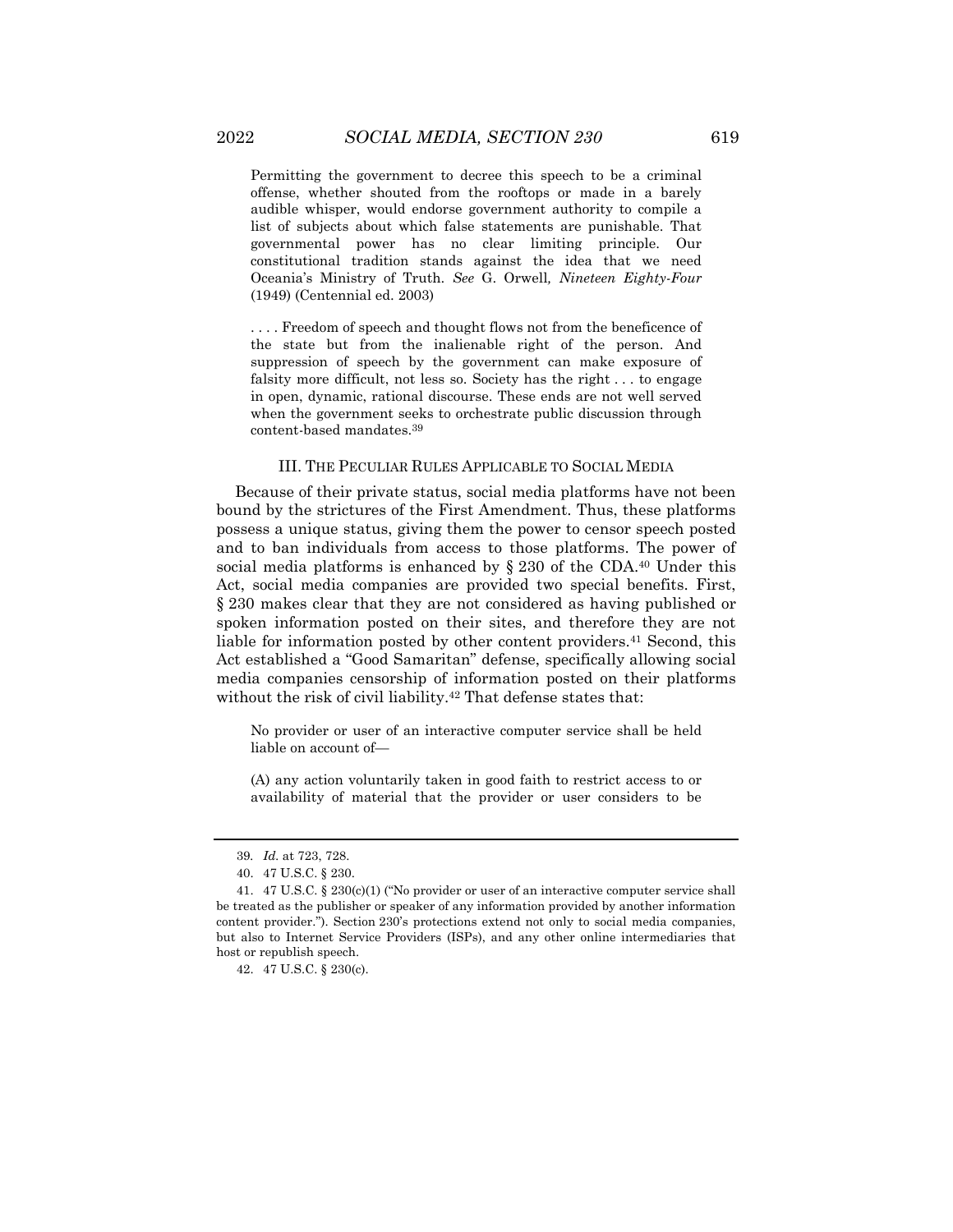obscene, lewd, lascivious, filthy, excessively violent, harassing, or otherwise objectionable, whether or not such material is constitutionally protected; or (B) any action taken to enable or make available to information content providers or others the technical means to restrict access to material described in paragraph (1).<sup>43</sup>

Section 230 marks a significant departure from the nation's free speech tradition. If the government attempted to restrict the types of speech that § 230 allows social media companies to prohibit, the governmental restrictions would undoubtedly be struck down as unconstitutional. Section 230 allows social media companies to remove material that is excessively violent, harassing, or otherwise objectionable.<sup>44</sup> Certainly, such language suffers from an unconstitutional level of vagueness and overbreadth.<sup>45</sup> It is doubtful whether speech that is regarded as "excessively violent" would be treated as "unprotected speech" under the First Amendment.<sup>46</sup> In addition, although there are several categories of unprotected speech, there are no unprotected categories that cover "otherwise objectionable" speech.<sup>47</sup> This lack of protection is presumably why the CDA explicitly allows social media companies to censor speech "whether or not such material is constitutionally protected[.]"<sup>48</sup>

Given their unique status, and the special powers conferred by § 230, social media companies have aggressively utilized censorship on their platforms. For one thing, they have exercised one power that the government would never have been allowed to do: ban speech by particular individuals. For example, both Facebook and YouTube have banned former U.S. President, Donald Trump, from their platforms.<sup>49</sup> Indeed, Donald Trump has been banned from Facebook through 2023.<sup>50</sup> Likewise, YouTube temporarily banned U.S. Senator Rand Paul for posting a video claiming that masks are ineffective against the COVID-

48. 47 U.S.C. § 230(c)(2)(A).

49*. See* Will Feuer, Juliegrace Brufke & Steven Nelson, *As Facebook Bans Trump 'til 2023, He Fires Back: 'Next time I'm in White House there'll be no more dinners with Mark Zuckerberg',* N.Y. POST (Jun. 4, 2021, 1:02 PM), https://nypost.com/2021/06/04/facebooksays-trump-ban-wont-end-until-at-least-2023/; *see also* Gerrit De Vynck & Rachel Lerman, *YouTube Suspends Trump, Days After Twitter and Facebook*, THE WASHINGTON POST (Jan. 13, 2021, 6:56 PM), https://www.washingtonpost.com/technology/2021/01/12/trump-youtube-ban/.

50. Feuer, *supra* note 49.

<sup>43</sup>*. Id.* at § 230(c)(2).

<sup>44</sup>*. Id.* at § 230(c)(2)(A).

<sup>45</sup>*. See* Mayton, *supra* note 26, at 268.

<sup>46</sup>*. See Brown*, 564 U.S. at 805.

<sup>47</sup>*. See* WEAVER, *supra* note 22, at 45–46.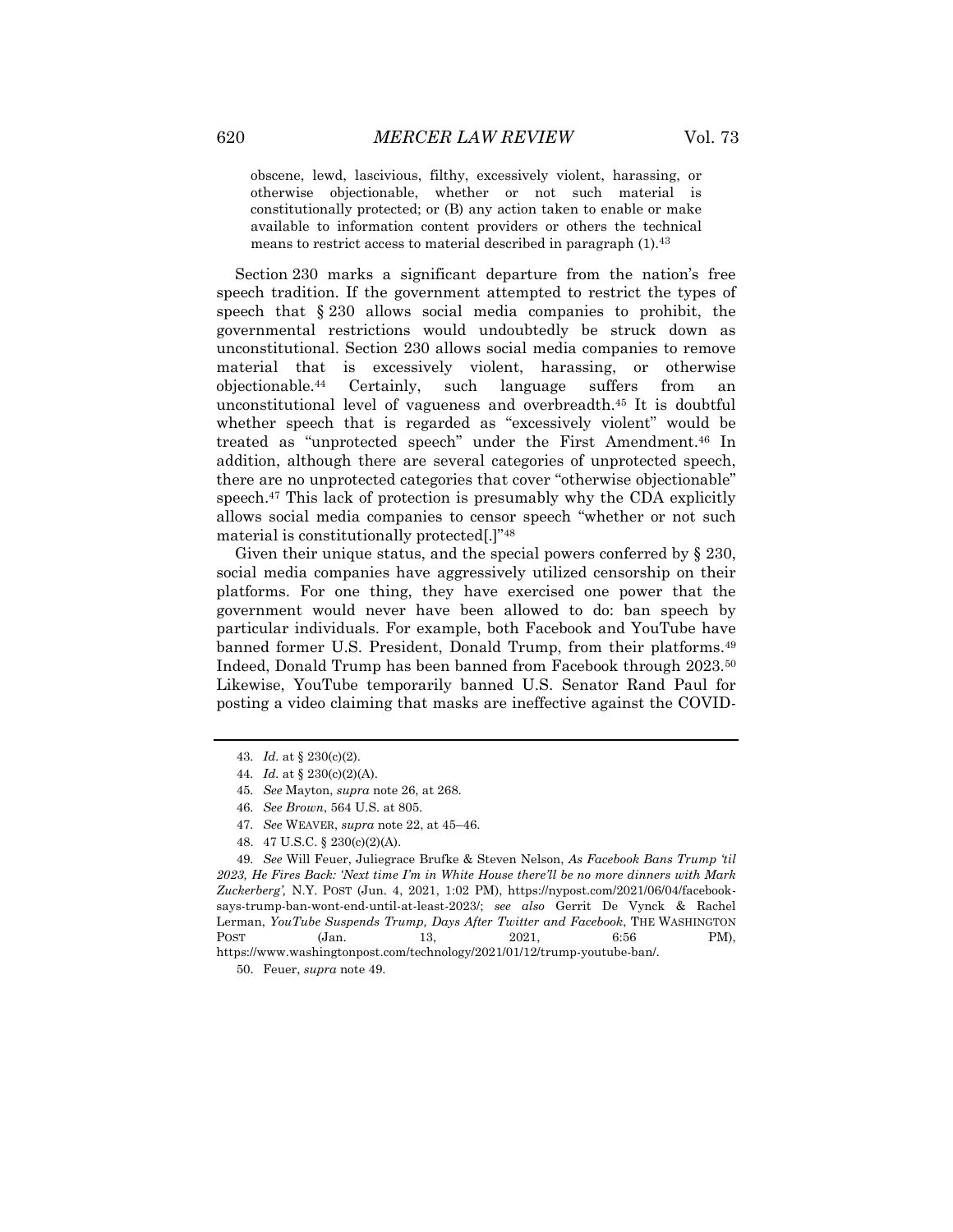19 virus.<sup>51</sup> Various controversial individuals have also been banned by social media platforms, including Alex Jones,<sup>52</sup> Louis Farrakhan,<sup>53</sup> Milo Yiannopoulos,<sup>54</sup> the Daily Stormer,<sup>55</sup> the Taliban,<sup>56</sup> and Infowars.<sup>57</sup>

Social media platforms routinely censor both speech and ideas. Even though the government cannot ban ideas that it deems false, social media platforms can. Facebook's user bans apply not only to persons, but to anything that Facebook regards as "harmful" information or "disinformation." In a single three-month period, Facebook banned around 1.3 billion accounts because it concluded that those accounts were distributing harmful material or what some might refer to as "fake news."<sup>58</sup> Facebook decides for itself what constitutes "disinformation" and summarily bans it. For some time, Facebook banned all claims that COVID-19 was man-made.<sup>59</sup> However, Facebook changed its mind in 2021, and allowed such claims.<sup>60</sup> In addition, Facebook purportedly

53*. See* Michael Cappetta & Ben Collins, *Alex Jones, Louis Farrakhan, others banned from Facebook and Instagram*, NBC NEWS (May 2, 2019, 2:42 PM), https://www.nbcnews.com/tech/tech-news/facebook-bans-alex-jones-louis-farrakhanothers-facebook-instagram-n1001311.

54. Cappetta, *supra* note 53.

55*. See* Alex Swoyer, *Daily Stormer banned by Facebook after criticizing Charlottesville victim Heather Heyer,* THE WASHINGTON TIMES (Aug. 16, 2017), https://www.washingtontimes.com/news/2017/aug/16/daily-stormer-banned-by-facebookafter-criticizing/.

56*. See* Jillian C. York, *Why Facebook's Continuing Taliban Ban Should Concern Us All*, CNN (Aug. 20, 2021), https://www.msn.com/en-us/news/world/why-facebookscontinuing-taliban-ban-should-concern-us-all/ar-AANuYAO?ocid=uxbndlbing.

57*. See* Kevin Roose, *Facebook Banned Infowars. Now What?,* N.Y. TIMES (Aug. 10, 2018), https://www.nytimes.com/2018/08/10/technology/facebook-banned-infowars-nowwhat.html.

58*. See* Melissa Holzberg, *Facebook Banned 1.3 Billion Accounts Over Three Months To Combat 'Fake' And 'Harmful' Content*, FORBES (Mar. 22, 2021, 11:54 AM), https://www.forbes.com/sites/melissaholzberg/2021/03/22/facebook-banned-13-billionaccounts-over-three-months-to-combat-fake-and-harmful-content/?sh=72441d005215.

59*. See* Thomas Barrabi, *Facebook Ends Ban on Posts Claiming COVID-19 is Man-Made: Facebook Had Previously Insisted the Claim Had Been 'Debunked'*, FOX BUSINESS (May 26, 2021), https://www.foxbusiness.com/technology/facebook-ends-ban-postsclaiming-covid-19-man-made.

60. Barrabi, *supra* note 60.

<sup>51</sup>*. See* Rebecca Shabad, *YouTube Suspends Sen. Rand Paul Over a Video Falsely Claiming Masks are Ineffective*, NBC NEWS (Aug. 11, 2021, 8:07 AM), https://www.nbcnews.com/politics/congress/youtube-suspends-sen-rand-paul-over-videofalsely-claiming-masks-n1276534.

<sup>52.</sup> Steven Musil & Sean Hollister, *Facebook bans Infowars' Alex Jones for 30 days— But He's Still Streaming*, C/NET (Jul. 27, 2018, 10:17 AM), https://www.cnet.com/news/facebook-bans-infowars-alex-jones-for-30-days-but-hes-stillstreaming/.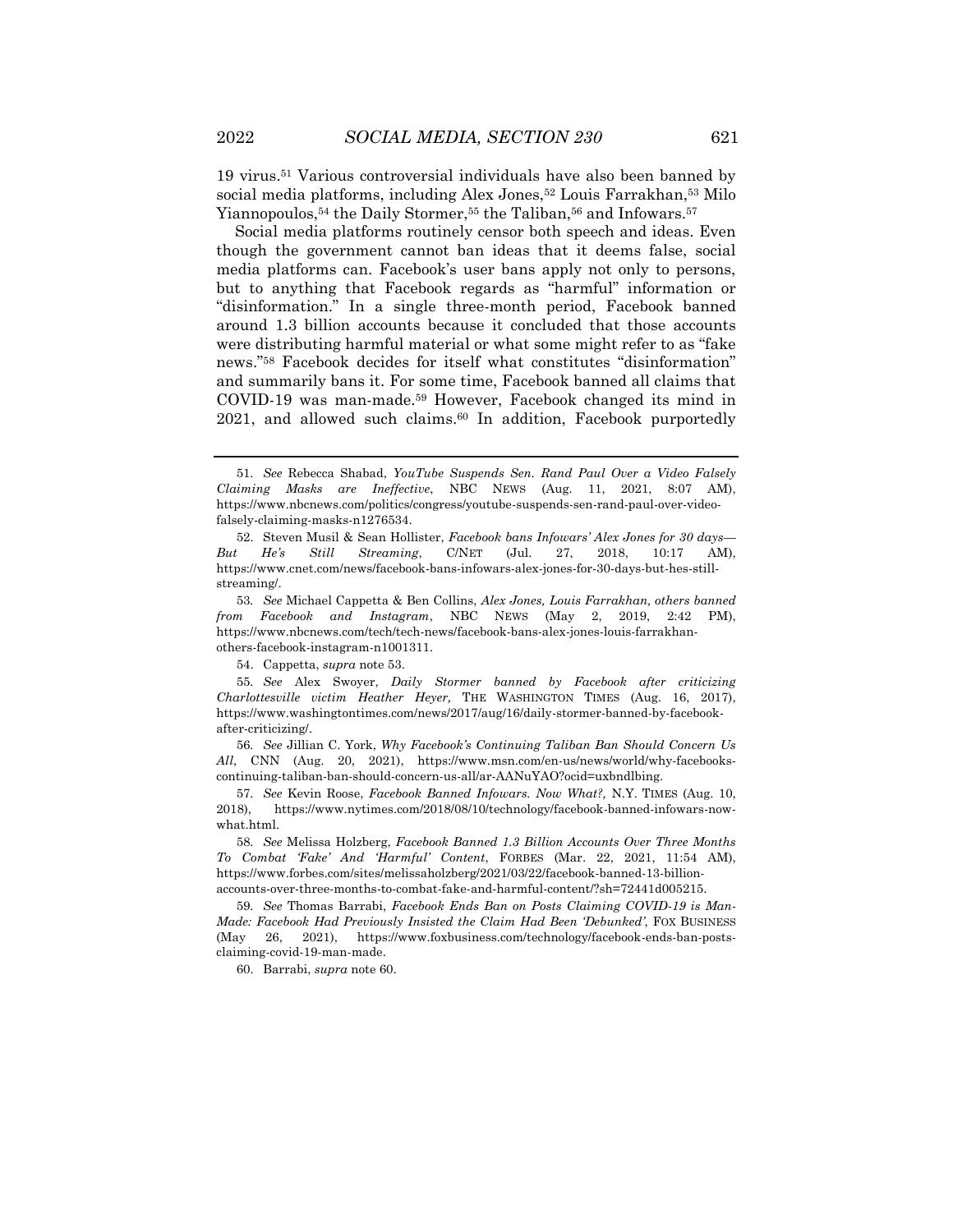banned references to certain passages of the Bible, as well as hyperlinks to Biblehub.com.<sup>61</sup> After investigating further, Facebook confirmed that the hyperlinks to Biblehub.com had been banned, but claimed that it had acted in error and purportedly rectified the problem.<sup>62</sup> Facebook even went so far as to ban academics, who were conducting research on ad transparency and the spread of misinformation on Facebook.<sup>63</sup> Facebook admitted to said ban, but claimed it was necessary because the academics were scraping user data without permission.<sup>64</sup>

Social media platforms frequently control and limit free expression. For example, Facebook has shut down online pages linked to the "Muslim Cyber Army."<sup>65</sup> The alleged Neo-Nazi website, the Daily Stormer, was banned by GoDaddy after it mocked a young woman, Heather Heyer, who was killed in 2017 during the white nationalist rally that occurred in Charlottesville, Virginia.<sup>66</sup> GoDaddy claimed that the article might incite violence and therefore, violated its terms of service.<sup>67</sup> GoDaddy alleged it was not engaging in "censorship," and that it supported a "free and open Internet."<sup>68</sup> The Daily Stormer then moved its website to Google, which banned it for violating its terms of service.<sup>69</sup>

Likewise, three internet companies (Google, Apple, and Facebook) have moved aggressively to remove content produced by Alex Jones,

62. Marnin, *supra* note 61.

63*. See* James Vincent, *Facebook Bans Academics Who Researched Ad Transparency and Misinformation on Facebook: The Researchers Say Their Work is Being Silenced*, THE VERGE (Aug. 4, 2021, 7:08 AM), https://www.theverge.com/2021/8/4/22609020/facebookbans-academic-researchers-ad-transparency-misinformation-nyu-ad-observatory-plug-in.

64. Vincent, *supra* note 63.

65*. See* Max Fisher, *With Alex Jones, Facebook's Worst Demons Abroad Begin to Come Home,* WRAL (Aug. 8, 2018, 6:27 PM), https://www.wral.com/with-alex-jones-facebook-sworst-demons-abroad-begin-to-come-home/17755992/.

66*. See* Bill Chappell, *Neo-Nazi Site Daily Stormer Is Banned By Google After Attempted Move From GoDaddy*, NPR (Aug. 14, 2017, 8:30 AM), https://www.npr.org/sections/thetwo-way/2017/08/14/543360434/white-supremacist-site-isbanned-by-go-daddy-after-virginia-rally (GoDaddy announced that it had "informed the Daily Stormer that they have 24 hours to move the domain to another provider, as they have violated our terms of service."); *see also* Christine Hauser, *GoDaddy Drops Daily Stormer Site*, N.Y. TIMES (Aug. 15, 2017), https://www.proquest.com/docview/1928763972?accountid=12384&parentSessionId=i%2B ht%2BYuAW31D%2Fb7SR3shjiJv3YqNriVH%2F%2FChIkS8Z0s%3D.

<sup>61</sup>*. See* Julia Marnin, *Fact Check: Is Facebook Banning Bible Passages?*, NEWSWEEK (Jan. 28, 2021, 1:00 PM), https://www.newsweek.com/fact-check-facebook-banning-biblepassages-1565190.

<sup>67.</sup> Chappell, *supra* note 66.

<sup>68.</sup> Hauser, *supra* note 66.

<sup>69</sup>*. Id*.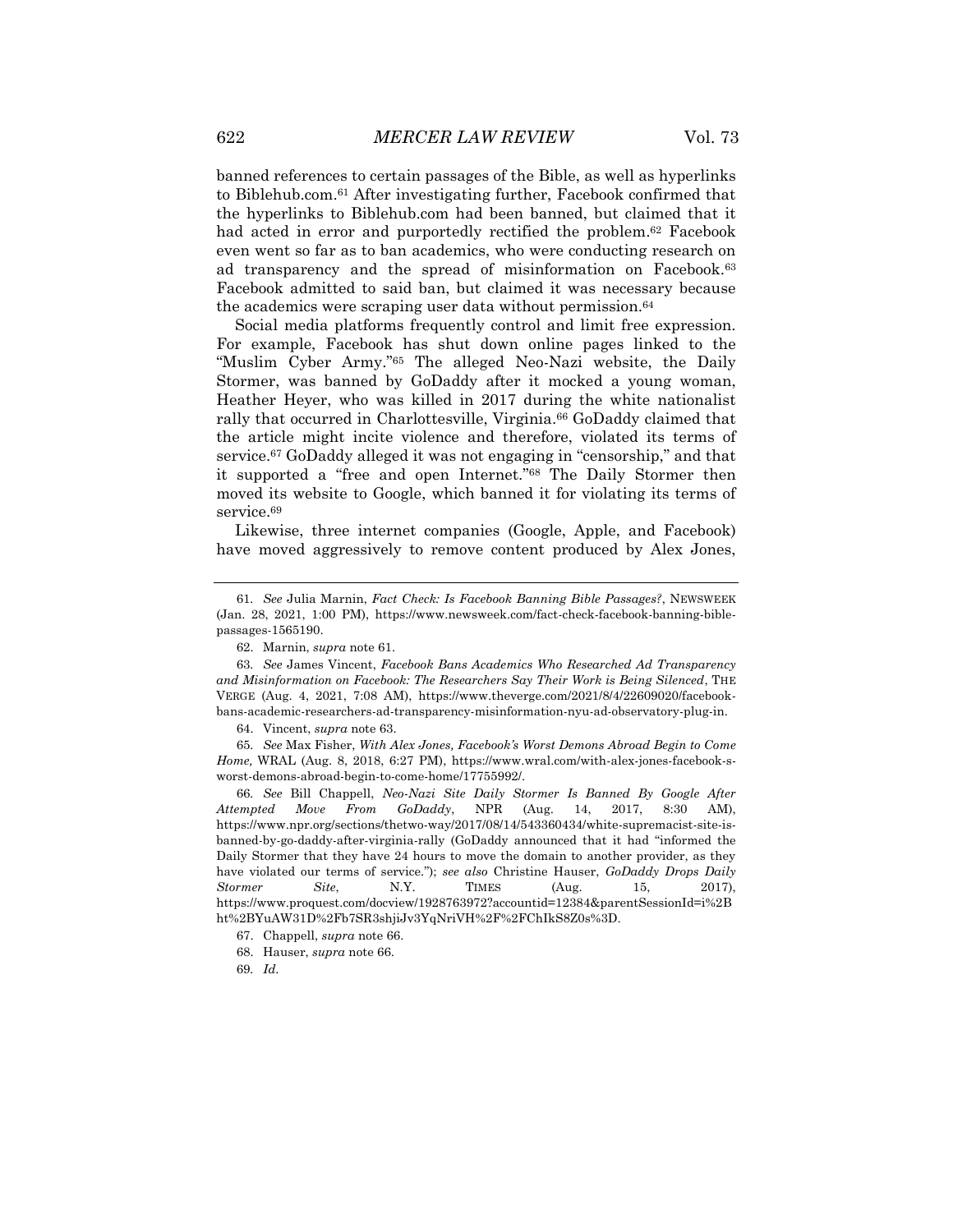and his Infowars site, as "hate speech."<sup>70</sup> Infowars has been described by one newspaper as a "right-wing conspiracy site,"<sup>71</sup> and Jones is the founder of the New Century Foundation which (according to the Southern Poverty Law Center) "purports to show the inferiority of blacks to whites."<sup>72</sup> One newspaper referred to Jones as someone "who became famous for his spittle-flecked rants and far-fetched conspiracies, including the idea that the Sandy Hook massacre was an elaborate hoax promoted by gun-control supporters."<sup>73</sup> Jones has also referred to the 9/11 attacks as an "inside job" and he assisted in the spread of the "Pizzagate" controversy (which involved allegations that Hillary Clinton was in cahoots with others to run a child sexual abuse ring out of a pizza parlor in Maryland).<sup>74</sup> In regard to the 9/11 attacks, Jones stated that "[n]ow 9/11 was an inside job, but when I say inside job it means criminal elements in our government working with Saudi Arabia and others, wanting to frame Iraq for it."<sup>75</sup> Other sites—including YouTube, Pinterest, and MailChimp—have also banned Infowars.

Although Twitter chose to leave Mr. Jones's posts alone for a while,<sup>76</sup> the company eventually changed course and banned both Jones and Infowars from its platform for allegedly violating Twitter's terms of use policy.<sup>77</sup> Twitter expressed concern that Jones was harassing a CNN reporter. Jones responded that the reporter is a "public figure" who's attempting to "bully" tech companies into banning Jones. Interestingly, thirteen of Jones's most popular tweets involved reposts of tweets by

<sup>70</sup>*. See* Li Yuan, *The Week in Tech: Infowars and China's Great Firewall,* N.Y. TIMES (Aug. 10, 2018), https://www.nytimes.com/2018/08/10/technology/tech-infowars-chinagreat-firewall.html.

<sup>71</sup>*. See* Brian X. Chen, *The Internet Trolls Have Won. Get Used to It,* N.Y. TIMES (Aug. 9, 2018), https://www.proquest.com/docview/2085432391?accountid=12384.

<sup>72</sup>*. See American Renaissance*, SOUTHERN POVERTY LAW CENTER, https://www.splcenter.org/fighting-hate/extremist-files/group/american-renaissance (last visited Nov. 16, 2021).

<sup>73.</sup> Kevin Roose, *After the Ban on Infowars, What's Next?*, N.Y. TIMES (Aug. 10, 2018), https://www.proquest.com/docview/2086091947?accountid=12384; *see* Christine Hauser, *Megyn Kelly Calls Alex Jones's Sandy Hook Denial "Revolting," But Still Plans to Air Interview*, **N.Y. TIMES** (Jun. 12, 2017), https://www.nytimes.com/2017/06/12/business/media/megyn-kelly-alex-jonesnewtown.html.

<sup>74</sup>*. See* Hauser, *supra* note 73.

<sup>75</sup>*. Id.*

<sup>76</sup>*. See* Yuan, *supra* note 70.

<sup>77</sup>*. See* Kate Conger & Jack Nicas, *Twitter Bars Alex Jones and Infowars, Citing Harassing Messages,* N.Y. TIMES (Sept. 7, 2018), https://www.proquest.com/docview/2100028413?accountid=12384.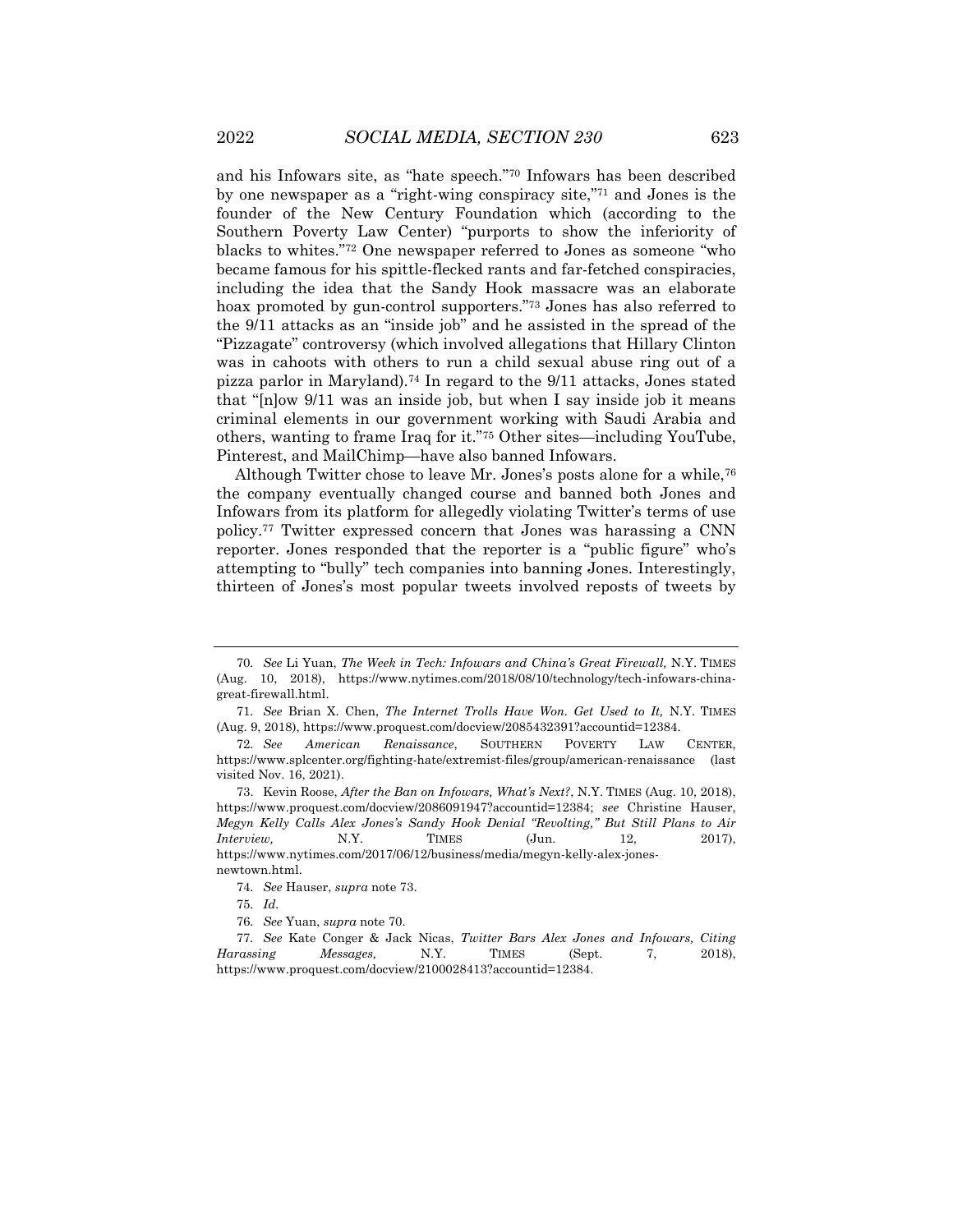President Trump.<sup>78</sup> Apple, Inc. removed links to most of Infowars podcasts, but initially left the Infowars app on its site.<sup>79</sup>

Twitter considered whether to ban "dehumanizing" speech, which does not involve direct threats of violence, or hate speech, 80 but it struggled to find a suitable definition of the term "dehumanizing."<sup>81</sup> Twitter expressed concern that such speech might lead to violence.<sup>82</sup> As a result, Twitter was forced to decide whether to allow anti-immigrant speech or whether to allow rape victims to relate their experiences.<sup>83</sup> Twitter struggled to find suitable policies for a platform that brought "together world leaders, celebrities, journalists, political activists, and conspiracy theorists."<sup>84</sup> Even though Twitter's guiding light had been free expression, it has shifted to suggesting that "safety" should come first. In an effort to protect its "safety team" against trolls, Twitter has asked that the members not be identified.<sup>85</sup>

Leading social media companies have also banned other right-wing individuals.<sup>86</sup> Twitter has banned Milo Yiannopoulous allegedly for an online harassment campaign against an actress, as well as Chuck Johnson, a Breitbart writer, for alleged threats against a civil rights activist.<sup>87</sup> Twitter has also banned organizations such as the American Nazi Party and Golden Dawn.<sup>88</sup>

83*. See* Roose, *supra* note 73.

84*. See* Cecelia Kang & Kate Conger, *Inside Twitter's Struggle Over What Gets Banned,* N.Y. TIMES (Aug. 10, 2018), https://www.nytimes.com/2018/08/10/technology/twitter-free-speech-infowars.html.

85. Kang, *supra* note 84.

86*. See* Kevin Roose, *The Alt-Right Finds a New Enemy in Silicon Valley,* N.Y. TIMES (Aug. 10, 2017), https://www.proquest.com/docview/1927363799?accountid=12384.

The alt-right isn't necessarily wrong when it claims, as its followers often do, that Silicon Valley is steeped in social liberalism. These are companies that emerged out of Bay Area counterculture, that sponsor annual floats in gay pride parades and hang "Black Lives Matter" signs on the walls of their offices. Silicon Valley's policy preferences aren't always liberal, but tech executives routinely side with progressives on hot-button social issues like immigration, the Paris climate accords, and President Trump's recent decision to bar transgender people from military service. In today's political climate, these are partisan positions, and it's no big shock that they have drawn suspicions from the other side.

<sup>78.</sup> Conger, *supra* note 77.

<sup>79</sup>*. See* Sara Salinas, *Twitter Permanently Bans Alex Jones and Infowars Accounts,* CNBC (Sept. 6, 2018, 4:45 PM), https://www.cnbc.com/2018/09/06/twitter-permanentlybans-alex-jones-and-infowars-accounts.html.

<sup>80</sup>*. See* Roose, *supra* note 73.

<sup>81</sup>*. Id.*

<sup>82.</sup> Conger, *supra* note 77.

<sup>87</sup>*. See* Conger, *supra* note 77.

<sup>88</sup>*. Id.*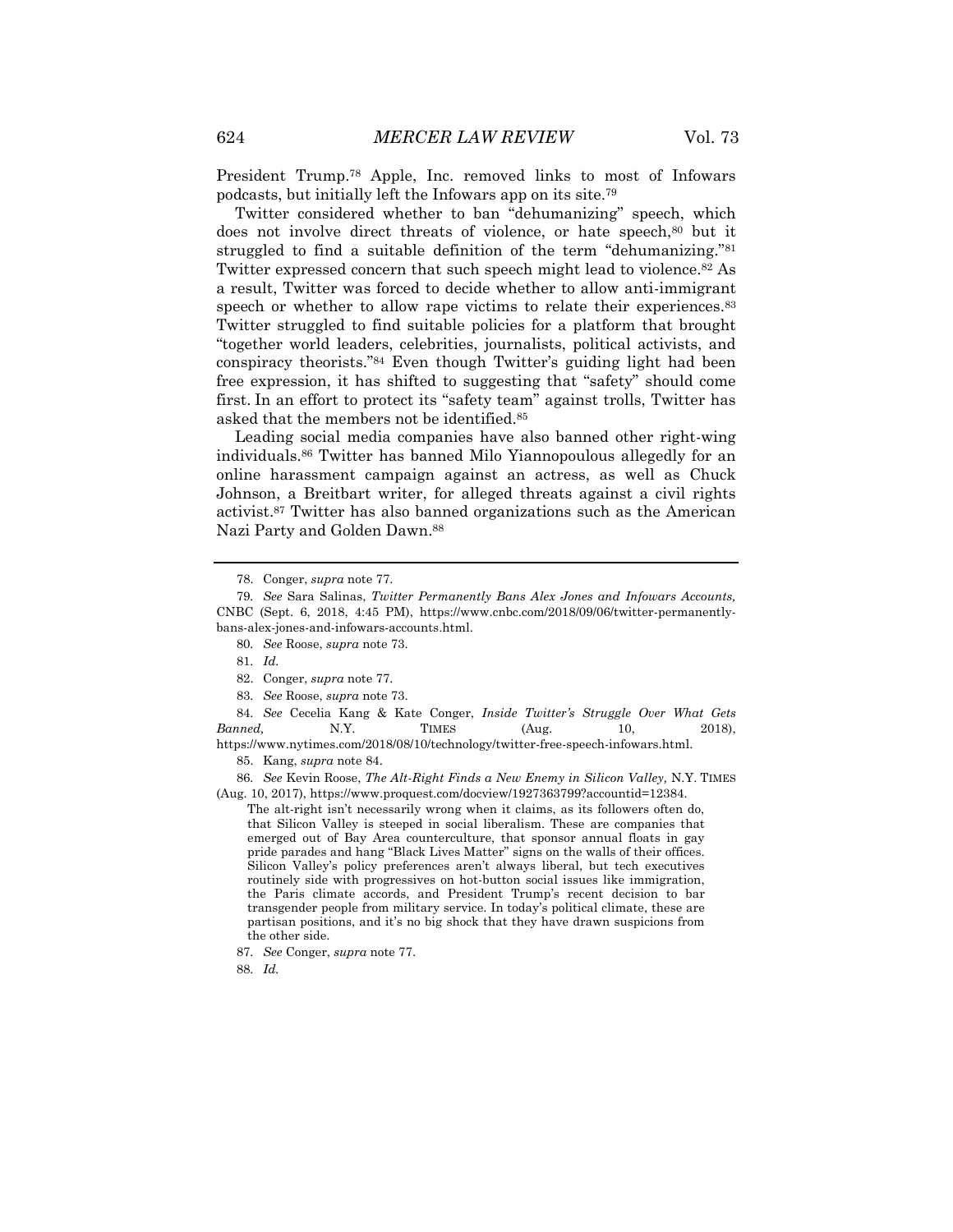#### IV. IS THE SECTION 230 PARADOX JUSTIFIED?

As noted, although the First Amendment does not currently govern the actions of social media companies, they are governed by the CDA through § 230. The CDA was a transformative piece of legislation because it insulated social media platforms, Internet Service Providers (ISPs), and other internet intermediaries from liability—by providing that they not be treated as "publishers" or "speakers" for information posted on their websites by others.<sup>89</sup> Underlying this liability exemption is the theory that social media platforms are not publishers, but simply provide platforms on which others may post their thoughts and ideas.

In some respects, this liability exemption makes sense. Given the millions of items posted on social media platforms every day, it would be virtually impossible for social media companies to curate all posts to make sure that they do not contain objectionable material. Section 230 therefore helps facilitate internet discourse and has been described by the Electronic Frontier Foundation (EFF) as one of the "most influential laws" governing the Internet.<sup>90</sup> This exemption is praised for creating "a broad protection that has allowed innovation and free speech online to flourish,"<sup>91</sup> and for creating a positive governing framework:

This legal and policy framework has allowed for YouTube and Vimeo users to upload their own videos, Amazon and Yelp to offer countless user reviews, craigslist to host classified ads, and Facebook and Twitter to offer social networking to hundreds of millions of Internet users. Given the sheer size of user-generated websites (for example, Facebook alone has more than 1 billion users, and YouTube users upload 100 hours of video every minute), it would be infeasible for online intermediaries to prevent objectionable content from cropping up on their site. Rather than face potential liability for their users' actions, most would likely not host any user content at all or would need to protect themselves by being actively engaged in censoring what we say, what we see, and what we do online. In short, CDA 230

91*. CDA 230: The Most Important Law Protecting Internet Speech*, *supra* note 90.

<sup>89.</sup> 47 U.S.C. § 230(c)(1) ("No provider or user of an interactive computer service shall be treated as the publisher or speaker of any information provided by another information content provider."). Section 230's protections extend not only to social media companies, but also to Internet service providers (ISPs), and any online intermediary that hosts or republishes speech.

<sup>90</sup>*. CDA 230: The Most Important Law Protecting Internet Speech*, EFF, https://www.eff.org/issues/cda230 (last visited Nov. 17, 2021) ("The Internet community as a whole objected strongly to the Communications Decency Act, and with EFF's help, the anti-free speech provisions were struck down by the Supreme Court. But thankfully, CDA 230 remains and in the years since has far outshone the rest of the law.").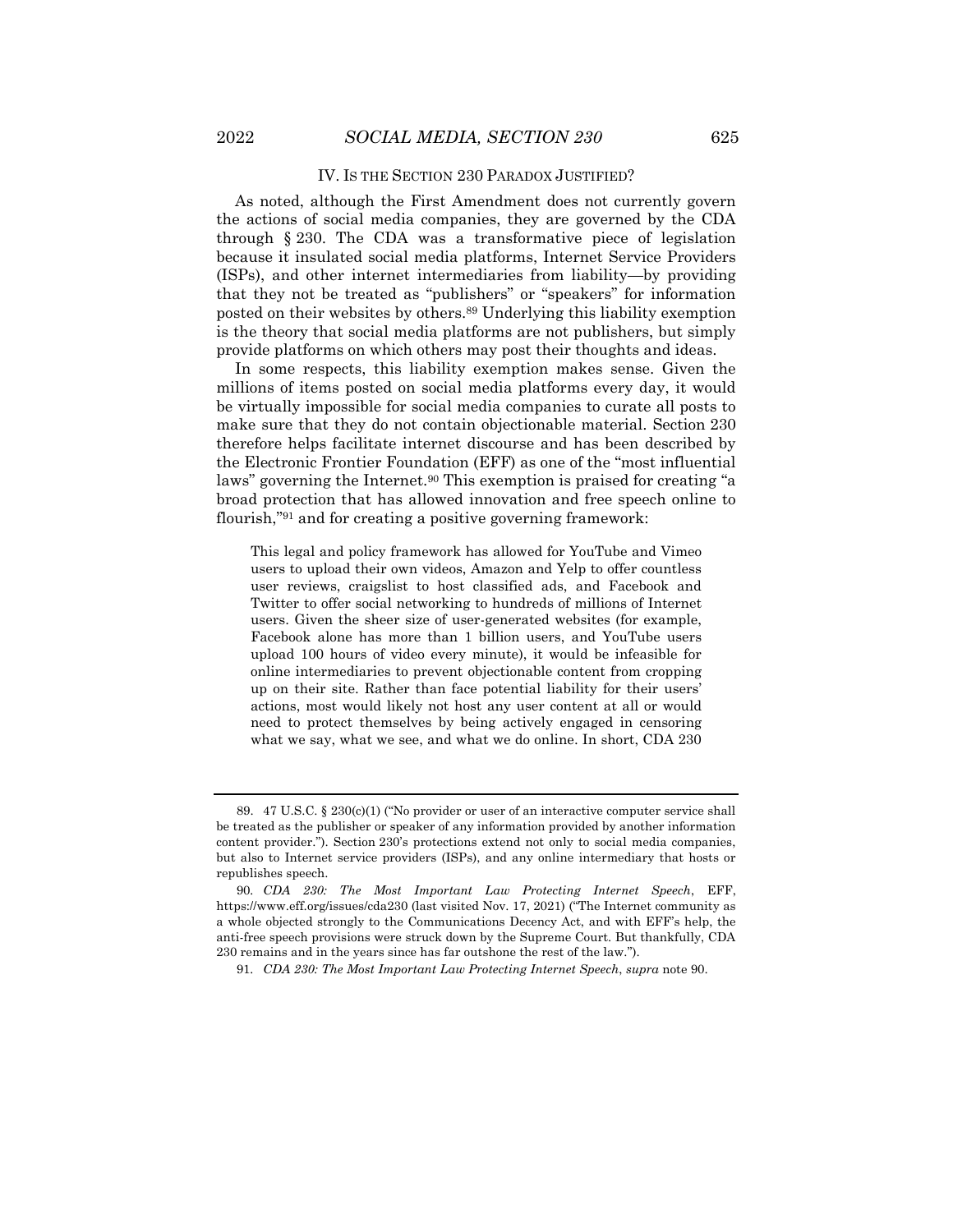is perhaps the most influential law to protect the kind of innovation that has allowed the Internet to thrive since 1996.<sup>92</sup>

Section 230 protects not only social media platforms, but also ISPs and bloggers who act as intermediaries when they host "comments on their blogs."<sup>93</sup> Thus, "bloggers are not liable for comments left by readers, the work of guest bloggers, tips sent via email, or information received through RSS feeds. This legal protection can still hold even if a blogger is aware of the objectionable content or makes editorial judgments."<sup>94</sup> Thus:

[O]nline intermediaries that host or republish speech are protected against a range of laws that might otherwise be used to hold them legally responsible for what others say and do. The protected intermediaries include not only regular Internet Service Providers (ISPs), but also a range of "interactive computer service providers," including basically any online service that publishes third-party content.<sup>95</sup>

Interestingly, the legal protections provided by CDA Section 230 are unique to the U.S. "European nations, Canada, Japan, and the vast majority of other countries do not have similar statutes on the books."<sup>96</sup> While other countries have high levels of internet access, most online services are based in the U.S., "because CDA Section 230 makes the U.S. a safe haven for websites that want to provide a platform for controversial or political speech and a legal environment favorable to free expression."<sup>97</sup>

Even though § 230 is beneficial in many respects, the Good Samaritan Defense produces perverse results as well as a paradox. Not only does it shield social media companies from liability on the theory that they are not editors of content, but it explicitly allows them to edit and control content. So, these "non-editors" can effectively serve as editors, or to state it more accurately, censors, while claiming an exemption from liability for their curation. Part of the problem lies with the Good Samaritan exemption itself. As noted, it is both vague and overbroad, thereby giving social media companies broad authority to impose content restrictions on their websites.

- 92*. Id.*
- 93*. Id.*
- 94*. Id.*
- 95*. Id.*
- 96*. Id.*
- 97*. Id.*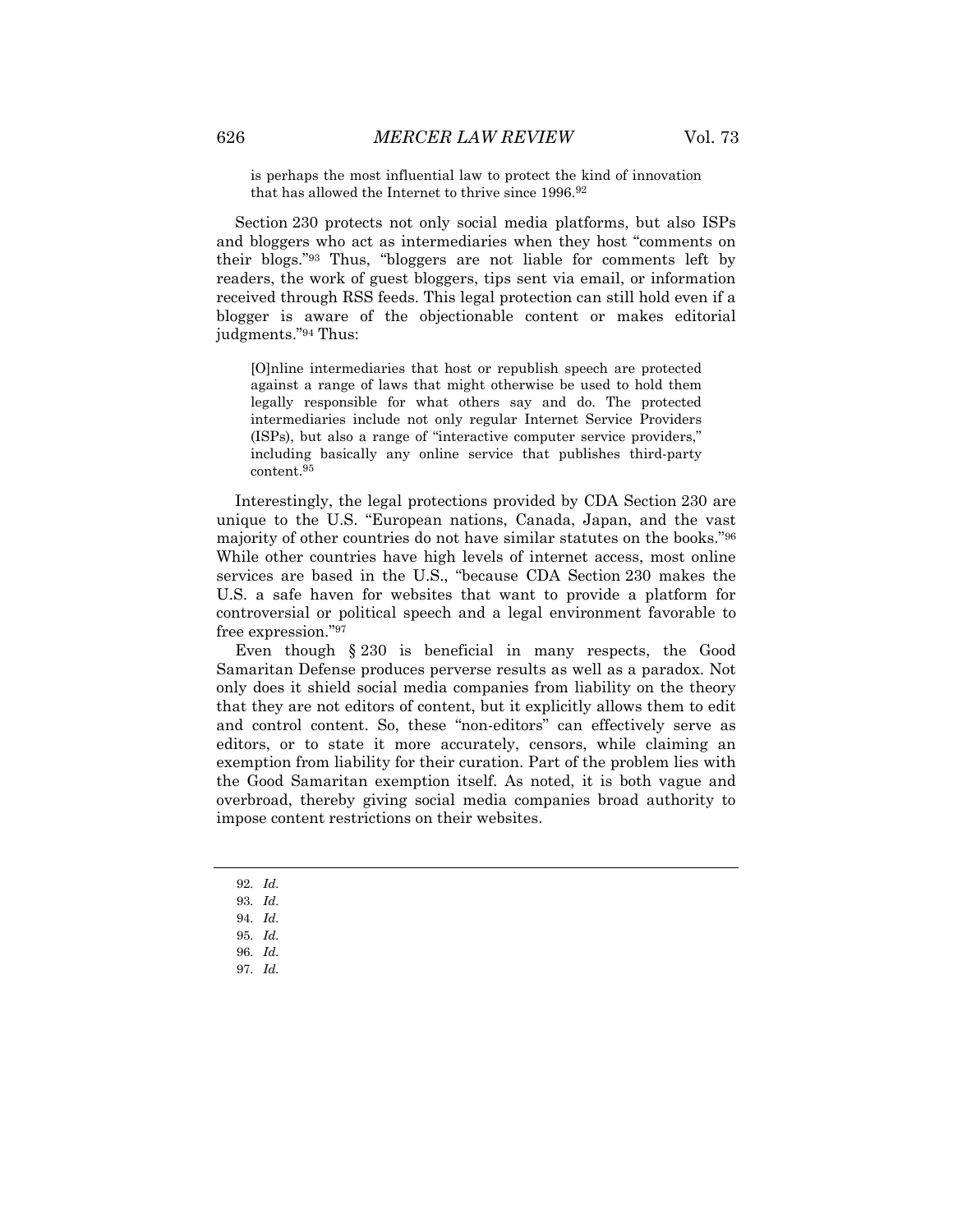While § 230's protection against liability might be defensible and consistent with the nation's free speech tradition because it eliminates the potential liability that could be imposed for certain types of expression, the so-called Good Samaritan Defense corrupts the system by giving social media companies broad authority to censor speech on their websites, including the banning of "objectionable speech."<sup>98</sup>

Of course, the problem is that a social media platform's views regarding "objectionable speech" may reflect its own views rather than societal views. Moreover, even if societal views are reflected, the general rule in the U.S. is that even offensive or objectionable speech is generally considered to be protected under the First Amendment. People are entitled to say offensive things if they do not constitute so-called "fighting words."<sup>99</sup> For example, in *Cohen v. California*, <sup>100</sup> a man was allowed to express his opposition to the military draft in vulgar terms ("F\*\*\* the Draft"), even though some were offended by his choice of words.<sup>101</sup> As the United States Supreme Court recognized in *Cohen*, "while the particular four-letter word being litigated here is perhaps more distasteful than most others of its genre, it is nevertheless often true that one man's vulgarity is another's lyric."<sup>102</sup> The Court concluded that "because governmental officials cannot make principled distinctions in this area that the Constitution leaves matters of taste and style so largely to the individual."<sup>103</sup>

Even if a majority of the U.S. public found a particular statement to be objectionable, it is not a basis for censoring the statement. We do not allow the majority to decide what people can, or cannot, say. As the Supreme Court recognized in *West Virginia State Board of Education v. Barnette*, 104

The very purpose of a Bill of Rights was to withdraw certain subjects from the vicissitudes of political controversy, to place them beyond the reach of majorities and officials and to establish them as legal principles to be applied by the courts. One's right to life, liberty, and property, to free speech, a free press, freedom of worship and

<sup>98</sup>*. See* Cappetta, *supra* note 53.

<sup>99</sup>*. See Chaplinsky*, 315 U.S. at 573.

<sup>100.</sup> 403 U.S. 15 (1971).

<sup>101</sup>*. Id.* at 16.

<sup>102</sup>*. Id.* at 25.

<sup>103</sup>*. Id.*

<sup>104.</sup> 319 U.S. 624 (1943).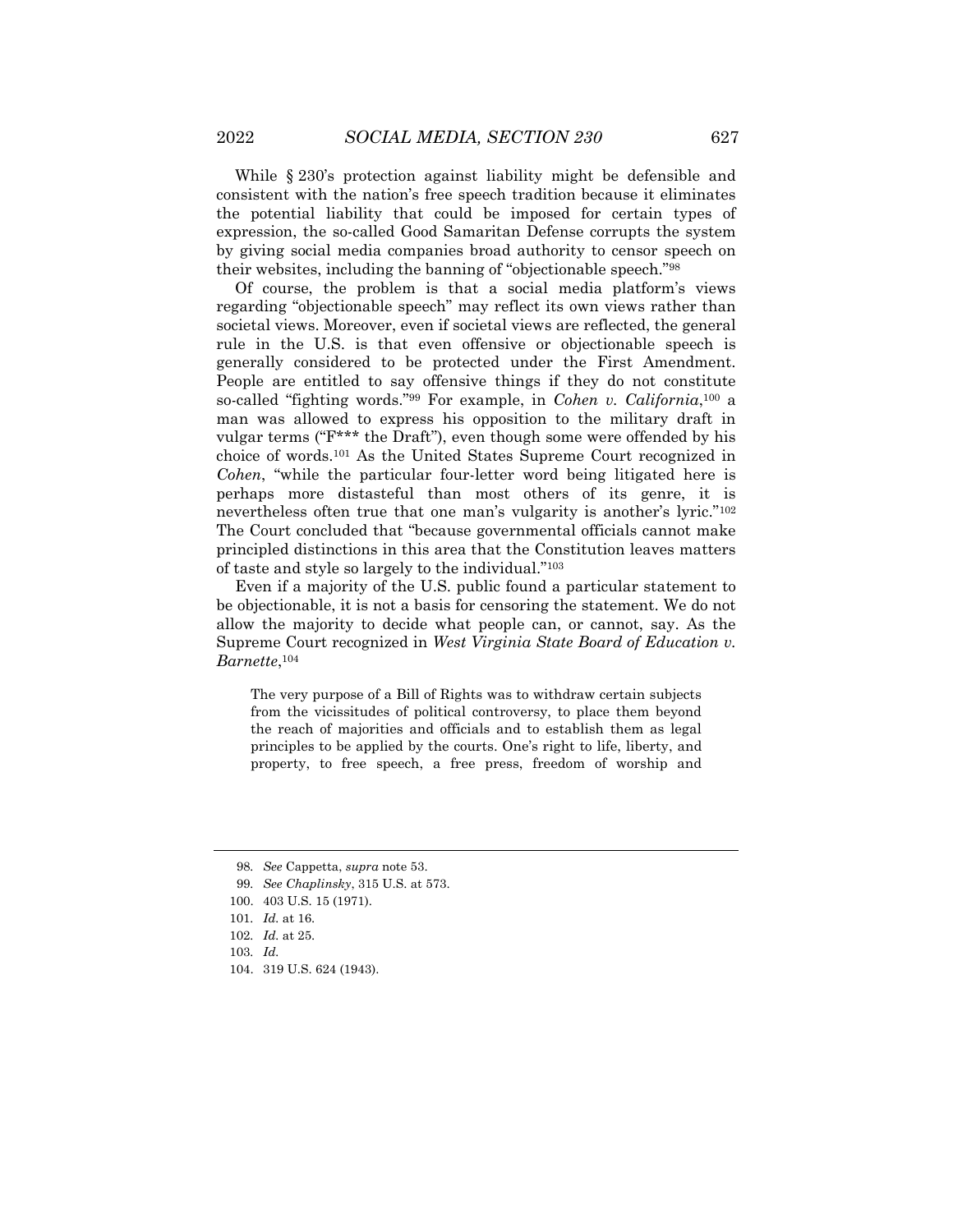assembly, and other fundamental rights may not be submitted to vote; they depend on the outcome of no elections.<sup>105</sup>

Further, social media platforms do not have in place solid mechanisms for censoring materials. Virtually all social media platforms attempt to control the use of their platforms through so-called "acceptable use" or "terms of service" policies,<sup>106</sup> providing broad authority to exclude various types of content or even terminate or limit service to particular users.<sup>107</sup> Facebook uses its policy to exclude content that it deems inappropriate or unacceptable,<sup>108</sup> and it employs a team of individuals who are authorized to take down content that they deem to be illegal or in violation of Facebook's policy.<sup>109</sup>

Until recently, it was difficult to gain insight into how social media platforms make decisions regarding which content to ban (or remove) because their content moderation guidelines were neither open nor transparent. Facebook has actively attempted to maintain secrecy regarding the content of its guidelines,<sup>110</sup> but they failed when their guidelines became public in early 2017.<sup>111</sup> Facebook's guidelines indicate that it will act against posts involving such things as hate speech, terrorist propaganda, graphic violence, adult nudity, sexual activity, child sexual exploitation, revenge porn, credible violence,

107*. See PayPal Suspends WikiLeaks Donations Account*, REUTERS (Dec. 4, 2010), https://www.reuters.com/article/wikileaks-paypal/paypal-suspends-wikileaks-donationsaccount-idUSN0415723720101204.

108. Chen, *supra* note 71.

111. Hopkins, *supra* note 110.

<sup>105</sup>*. Id.* at 638.

<sup>106</sup>*. See* Laura Sydell, *Corporations Are Drawn into WikiLeaks Controversy,* NPR (Dec. 13, 2010, 12:01 AM), https://www.npr.org/2010/12/13/131979010/corporations-are-drawninto-wikileaks-controversy:

Clay Shirky, who teaches in the Interactive Telecommunications Program at New York University, says terms-of-service agreements give these companies too much power. "Every corporate counsel at every large organization is basically paid to write a Web terms of service, which reads: 'We can do anything at any time with no announcement and no recourse,' he said."

<sup>109</sup>*. See* Eyder Peralta, *Is Lying on the Internet Illegal?*, NPR (Nov. 15, 2011, 3:30 PM), http://www.npr.org/blogs/thetwo-way/2011/11/15/142356399/is-lying-on-the-Internetillegal.

<sup>110</sup>*. See* Nick Hopkins, *Revealed: Facebook's Internal Rulebook on Sex, Terrorism, and Violence,* THE GUARDIAN *(*May 21, 2017), https://www.theguardian.com/news/2017/may/21/revealed-facebook-internal-rulebook-sexterrorism-violence; *see also* Margot Kaminski & Kate Klonick*, Facebook, Free Expression and the Power of a Leak*, N.Y. TIMES (Jun. 27, 2017), https://www.nytimes.com/2017/06/27/opinion/facebook-first-amendment-leaks-freespeech.html*.*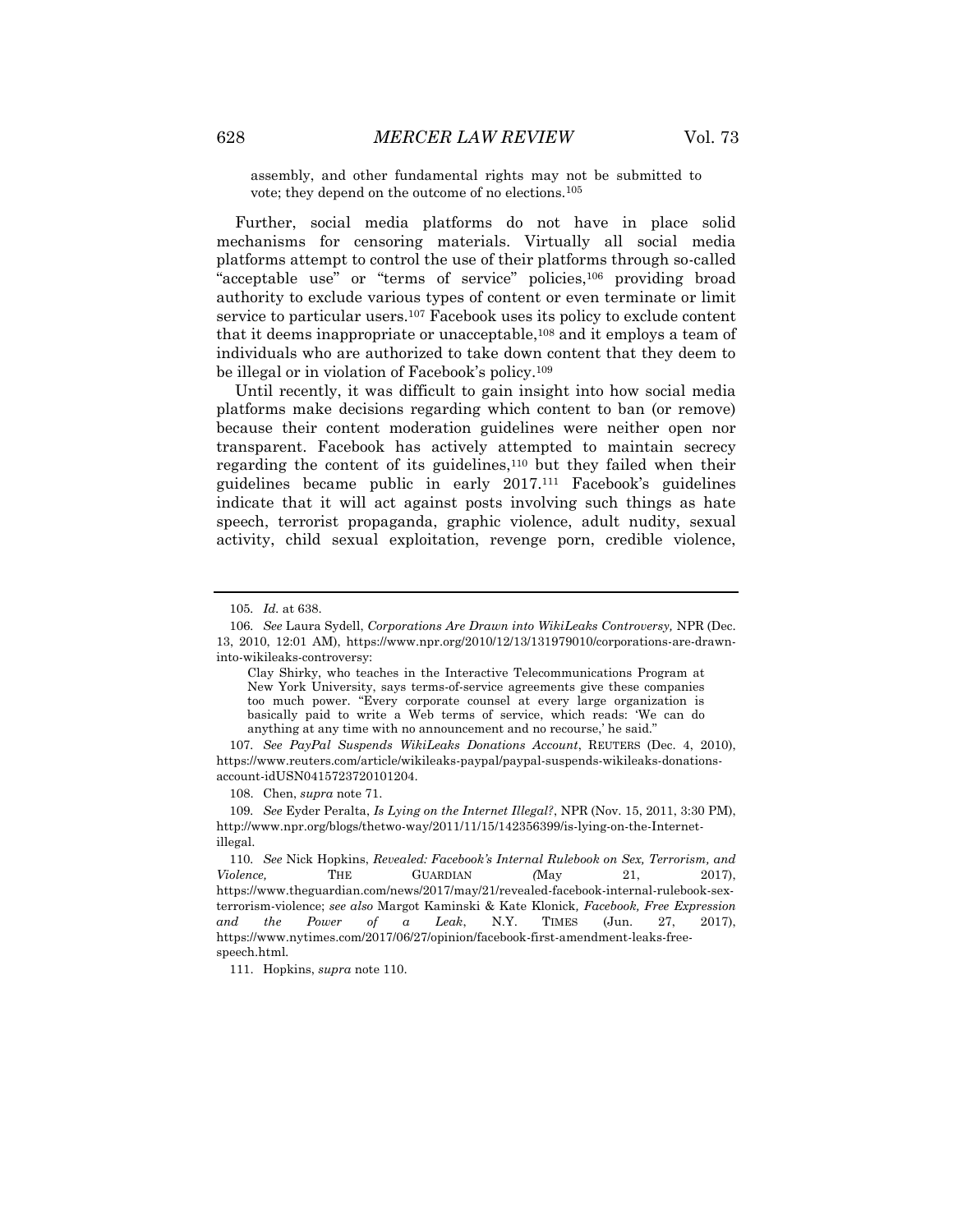suicidal posts, bullying, harassment, breaches of privacy, and copyright infringement.<sup>112</sup>

However, Facebook's guidelines suffer from both vagueness and ambiguity, and its policies on sexual content are "complex and confusing."<sup>113</sup> There are other problems as well. For example, Facebook's guidelines suggest that a statement like "[s]omeone shoot Trump" should be deleted because it involves a reference to killing a governmental official,<sup>114</sup> but a statement like "[t]o snap a bitch's neck, make sure to apply your pressure to the middle of her throat" is permissible.<sup>115</sup> Facebook justifies leaving the latter post online by arguing that "people commonly express disdain or disagreement by threatening or calling for violence in generally facetious and unserious ways."<sup>116</sup> Likewise, the statement "f\*\*\* off and die" need not be removed.<sup>117</sup> Photos of children being subjected to bullying or non-sexual physical abuse need not be deleted unless there is a "sadistic or celebratory element."<sup>118</sup> Videos of violent deaths are sometimes deleted, but attempts at self-harm need not be deleted. Although photos of animal abuse or mutilation are permissible, they should be marked as "disturbing."<sup>119</sup> Such photos can be removed if they reveal "sadism" which the guidelines define as "enjoyment of suffering."<sup>120</sup> Child nudity is sometimes permissible but not in the context of the Holocaust.<sup>121</sup>

The ability to make good decisions regarding take downs is aggravated by the fact that Facebook's moderators are "overwhelmed" by the total volume of work.<sup>122</sup> Purportedly, Facebook receives more than 6.5 million reports a week regarding allegations of fake or improper accounts, and Facebook's moderators are sometimes forced to

<sup>112</sup>*. See* Alex Hern & Olivia Solon, *Facebook Closed 583m Fake Accounts in First Three Months of 2018,* THE GUARDIAN (May 15, 2018), https://www.theguardian.com/technology/2018/may/15/facebook-closed-583m-fakeaccounts-in-first-three-months-of-2018.

<sup>113</sup>*. See* Hopkins, *supra* note 110.

<sup>114</sup>*. Id.* The explanation given was that a head of state is in a protected category.

<sup>115</sup>*. Id.* The explanation given was that the threat could not be regarded as a "credible" threat.

<sup>116</sup>*. Id.*

<sup>117</sup>*. Id.* Again, it would not be regarded as a "credible threat."

<sup>118</sup>*. Id.*

<sup>119</sup>*. Id.*

<sup>120</sup>*. See* Kaminski & Klonick, *supra* note 110.

<sup>121</sup>*. See* Hopkins, *supra* note 110.

<sup>122</sup>*. Id.*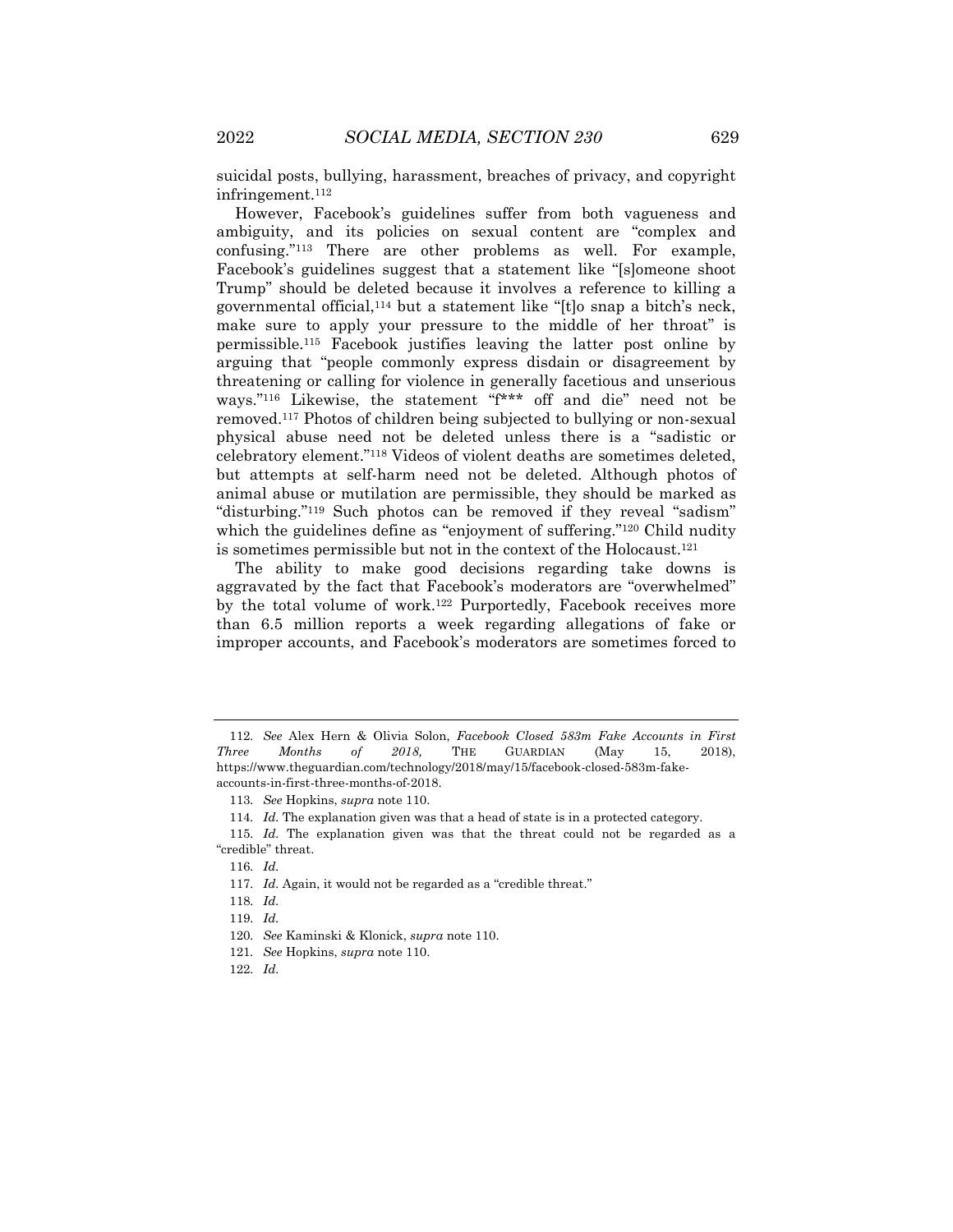make decisions regarding the permissibility of content in as little as ten seconds.<sup>123</sup>

One thing is clear: a large amount of content has been excluded from social media platforms. In the first three months of 2018, Facebook closed some 583 million accounts that it characterized as "fake," and took "moderation action" against some 1.5 billion accounts.<sup>124</sup> Of these 1.5 billion moderation actions, Facebook removed some 2.5 million instances of hate speech, 1.9 million instances of terrorist propaganda, 3.4 million instances of graphic violence, and 21 million instances of adult nudity and sexual activity. YouTube deleted 8.3 million videos in a three-month period "for breaching its community guidelines."<sup>125</sup>

These moderation actions affect a large quantity of speech. For example, in response to WikiLeaks' decision to release diplomatic communications stolen from the U.S. Government, some online companies decided (perhaps, after prompting from governmental officials) to cut their ties to WikiLeaks and its supporters,<sup>126</sup> and to discontinue carrying WikiLeaks' website.<sup>127</sup> Amazon was one of the companies that decided to exclude WikiLeaks,<sup>128</sup> stating that it was concerned about how the documents being posted online had been

126. Sydell, *supra* note 106*.*

128. Charlie Savage, *Amazon Cites Terms of Use in Expulsion of WikiLeaks,* N.Y. Times (Dec. 3, 2010), https://www.proquest.com/docview/815511802/1F8DFAA6A5074DA2PQ/1?accountid=1238

4.

In a statement, Amazon – which rents server space to companies in addition to its better-known business of selling books, music and other products online – said that it had canceled its relationship with WikiLeaks not because of "a government inquiry," but because it decided that the organization was violating the terms of service for the program.

<sup>123</sup>*. Id.*

<sup>124</sup>*. See* Hern & Solon, *supra* note 112.

<sup>125</sup>*. Id.*

<sup>127</sup>*. Hackers Overwhelm WikiLeaks Servers,* NPR (Dec. 3, 2010, 3:00 PM), https://www.npr.org/2010/12/03/131790969/Hackers-Overwhelm-WikiLeaks-Servers

<sup>(</sup>"Now if you've tried to see them for yourself at WikiLeaks.org, you might have run into some problems. In fact, you probably got an error message. That's in part because all the files and website itself have been jumping around several different servers all over the world.").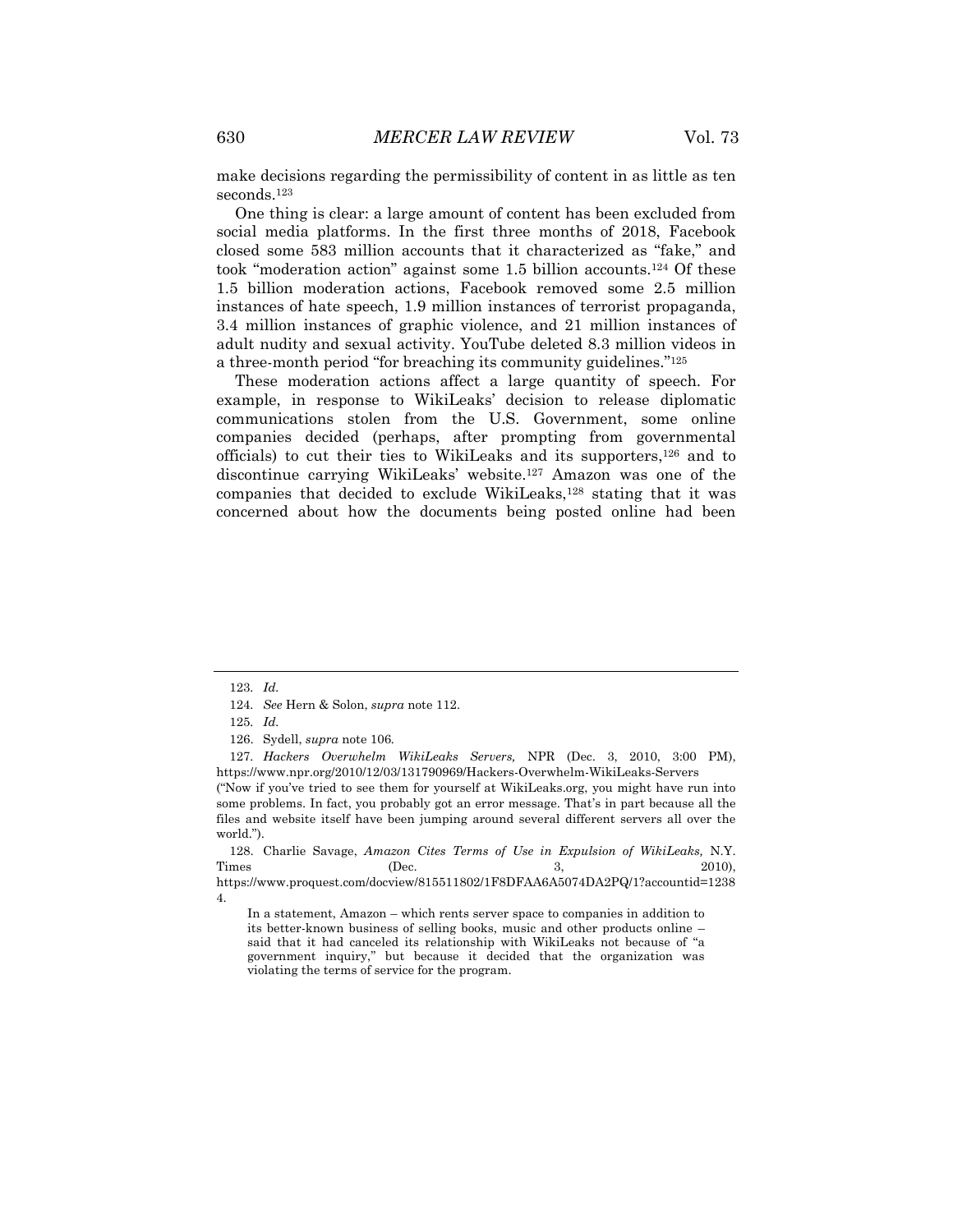obtained and the possible injury that could result.<sup>129</sup> WikiLeaks' website managed to stay online only by switching servers.<sup>130</sup>

#### V. CONCLUSION

Section 230 is an anomaly. To encourage social media platforms to be more open and accepting of content,  $\S 230$  provides those platforms and others with exemptions from civil liability for content posted by others. It does so on the theory that social media platforms are not "editors" of content posted by others. However, § 230 also gives platforms the power to censor matters posted by others. As noted in this Article, this power of censorship goes well beyond the power that governments would be allowed to impose. One can argue that the government's decision to convey this censorial power on social media platforms, while simultaneously exempting them from civil liability, is inconsistent with the First Amendment.

It is not clear that there is an easy solution to the § 230 problem. Obviously, Congress can amend § 230 to limit the ability of social media platforms to censor speech. For one thing, it could prohibit them from exercising broad authority to censor any material that they regard as "objectionable." This broad power can lead platforms to engage in viewpoint discrimination. However, an amendment to § 230 is unlikely to happen. In recent years, although numerous statutory changes to § 230 have been proposed,<sup>131</sup> none of them have gained traction. These bills fall into various categories, including efforts to repeal § 230, limit its scope, impose new obligations (for example, a duty of care), or to alter the Good Samaritan Defense to prohibit political bias or censorship.<sup>132</sup> For example, U.S. Congressman Gohmert of Texas introduced legislation designed to repeal § 230.<sup>133</sup>

<sup>129.</sup> Savage, *supra* note 128 ("'When companies or people go about securing and storing large quantities of data that isn't rightfully theirs, and publishing this data without ensuring it won't injure others, it's a violation of our terms of service, and folks need to go operate elsewhere,' the company said.").

<sup>130</sup>*. Hackers Overwhelm WikiLeaks Servers, supra* note 127; John Burns, *New Obstacles for WikiLeaks and Founder,* N.Y. TIMES (Dec. 6, 2010), https://www.nytimes.com/2010/12/05/world/05paypal.html.

<sup>131</sup>*. See* Kiran Jeevanjee, et al., *All the Ways Congress Wants to Change Section 230*, SLATE (Mar. 23, 2021), https://slate.com/technology/2021/03/section-230-reformlegislative-tracker.html.

<sup>132.</sup> Jeevanjee, *supra* note 131.

<sup>133.</sup> Abandoning Online Censorship Act, H.R. 874, 117th Cong. (2021) ("This bill repeals Section 230 of the Communications Act of 1934, which protects a provider or user of an interactive computer service (e.g., social media company) from liability for screening or blocking objectionable content.").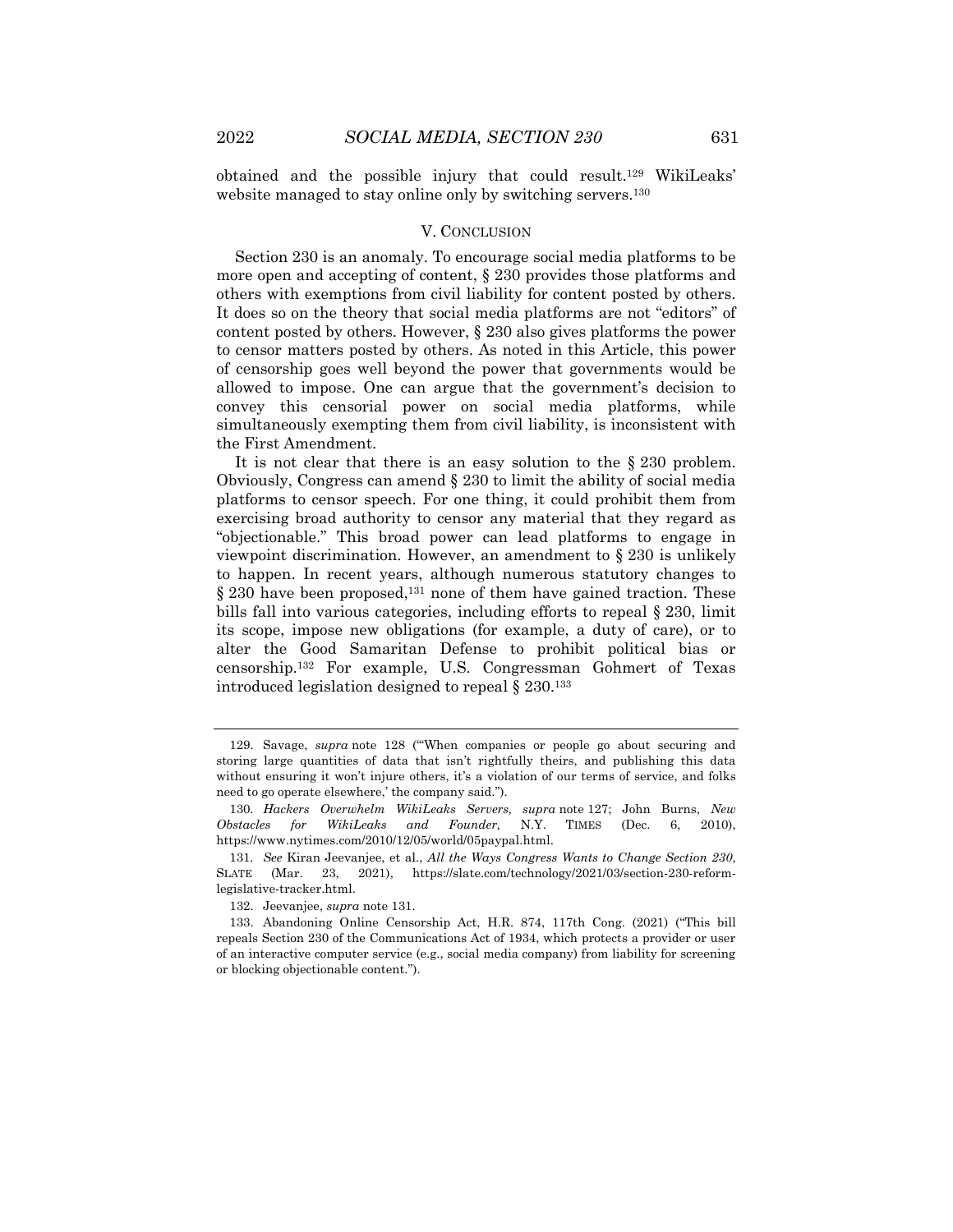Another proposed solution is to treat social media platforms as "common carriers."<sup>134</sup> The term "common carrier" refers to a company that transports goods or passengers on regular routes at set rates, or that provides a public service like telecommunications facilities.<sup>135</sup> "A common carrier is legally bound to carry all passengers or freight as long as there is enough space, the fee is paid, and no reasonable grounds to refuse to do so exist."<sup>136</sup> Indeed, a common carrier that unjustifiably refuses to carry a particular person or cargo may be sued for damages.<sup>137</sup> Some commentators believe that, as common carriers, social media platforms should not be allowed to engage in viewpoint discrimination.<sup>138</sup>

Some have called for social media platforms to be regulated in the same way as "mainstream broadcasters and publishers."<sup>139</sup> If social media platforms were regulated like radio and television, that would mean that an entity like the U.S. Federal Communications Commission (FCC) would oversee those platforms in the U.S.<sup>140</sup> Social media platforms argue against this approach on the basis that they are not like traditional media companies. As Monica Bickered, Facebook's head of global policy management, argues, "[w]e build technology . . . . We don't write the news that people read on the platform."<sup>141</sup> But, if social media platforms are going to exercise editorial authority over content posted on their websites, they are becoming much more like traditional media.

Despite the unlikeliness of that occurring, a preferred solution would be to amend § 230 to limit the censorial power of social media platforms if they choose to accept civil liability protections. Thus, they could choose to decline § 230 civil liability protections in exchange for the right to exercise censorial control over their platforms. However, if they choose to accept such protections, their censorial authority should only

- 139. Hopkins, *supra* note 110.
- 140*. See generally* Lister, *supra* note 135.
- 141*. Id.*

<sup>134</sup>*. See* Phillip Hamburger & Clare Morell, *The First Amendment Doesn't Protect Big Tech's Censorship,* THE WALL STREET JOURNAL (Jul. 31, 2021, 11:31 AM), https://www.wsj.com/articles/big-tech-twitter-facebook-google-youtube-sec-230-commoncarrier-11627656722.

<sup>135</sup>*. See* James H. Lister, *The Rights of Common Carriers and the Decision Whether to Become a Common Carrier or a Non-Regulated Communications Provider*, 53 FED. COMMC'N. L.J. 91, 92 (2000).

<sup>136</sup>*. Common Carrier,* THE FREE DICTIONARY BY FARLEX, https://legaldictionary.thefreedictionary.com/common+carrier (last visited Nov. 17, 2021).

<sup>137</sup>*. Common Carrier*, *supra* note 136.

<sup>138</sup>*. See* Hamburger & Morell, *supra* note 134.